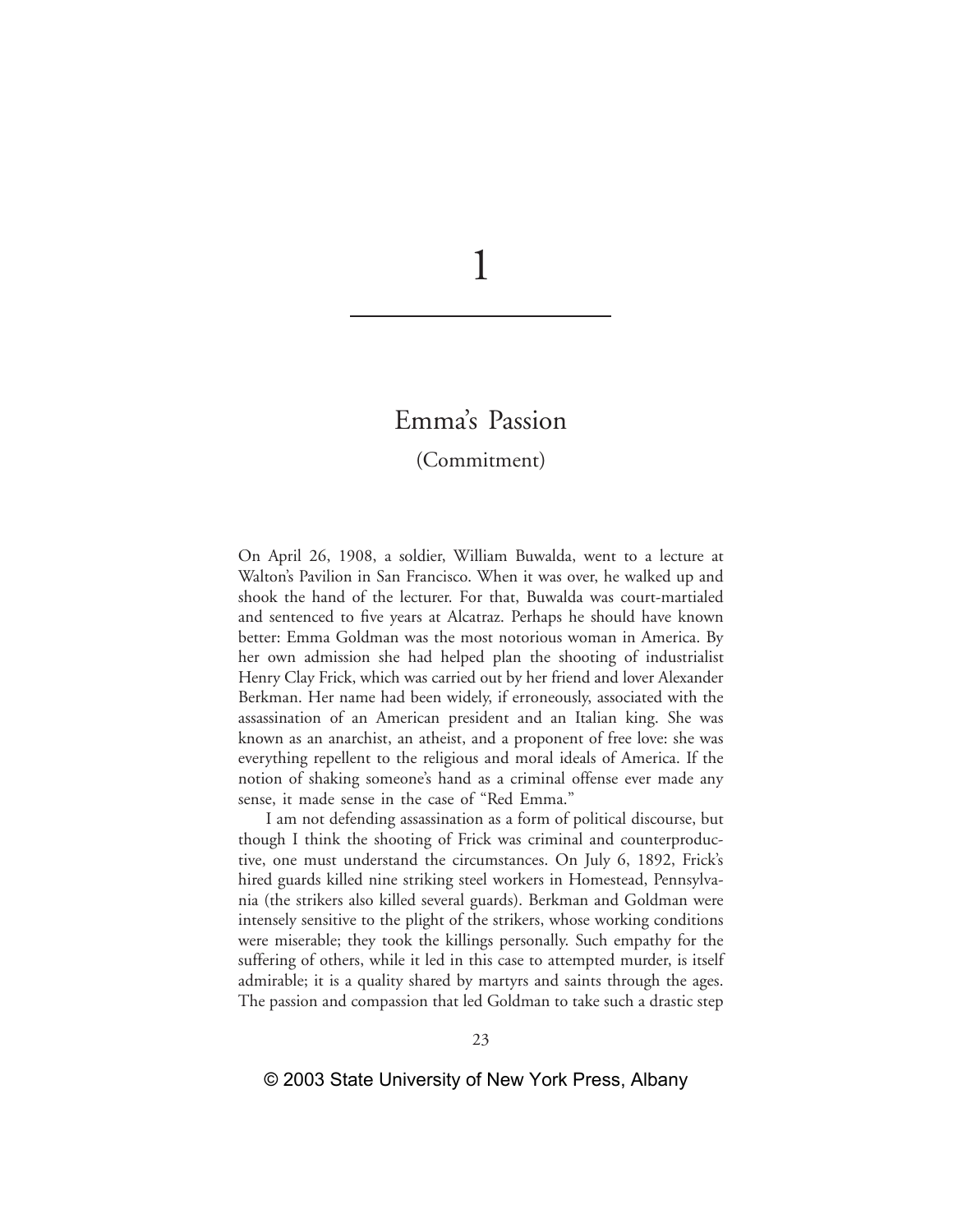when she was just twenty-three consumed her whole life, and that made that life one of the most interesting and emblematic in American history.

Emma Goldman was an incredibly passionate person in every aspect of her life: in her sexuality and commitment to love, her politics, and her absorption in the arts. Goldman lived, loved, and hated with total intensity, and the people around her, and, indeed, finally the world, lived more intensely because of her.

## EMMA AND ANARCHISM

Journalist William Reedy gave the following description of Goldman at the height of her notoriety and charisma: "She's a little woman, somewhat stout, with neatly wavy hair, a clear blue eye, a mouth sensitive if not of classic lines. She is not pretty, but when her face lights up with the glow and color of her intense enthusiasm she is remarkably attractive. She has a fine manner, easy without swagger, free without trace of coarseness, and her smile is positively winsome. Conversationally, she is a delight. Her information is broad, her reading in at least three languages is almost limitless. She has wit and humor too, and a compelling sincerity" (LA, 12).

Emma Goldman was born in Lithuania, then part of Russia, in 1869. She emigrated to the United States in 1885 and settled in Rochester, New York The rest of her immediate family also eventually settled in Rochester. Factory workers throughout the country were agitating for an eight-hour workday, and soon after Emma arrived in the United States, during a demonstration in Chicago's Haymarket Square, a bomb was thrown that killed seven policemen. Anarchist leaders were arrested and sentenced to death on scant evidence. Goldman, like many other American radicals, later traced her political awakening and interest in anarchism to those events.

These days, "anarchism" sounds like a crazy advocacy of chaos, associated with a lunatic fringe. But at the end of the nineteenth century and the beginning of the twentieth, anarchism was a widespread and serious political position. Anarchism is, simply, the doctrine that state power should be minimized and, ideally, eliminated. It seemed particularly compelling to Europeans who lived miserably under autocratic regimes, such as those of Russia and Germany, and the view had such brilliant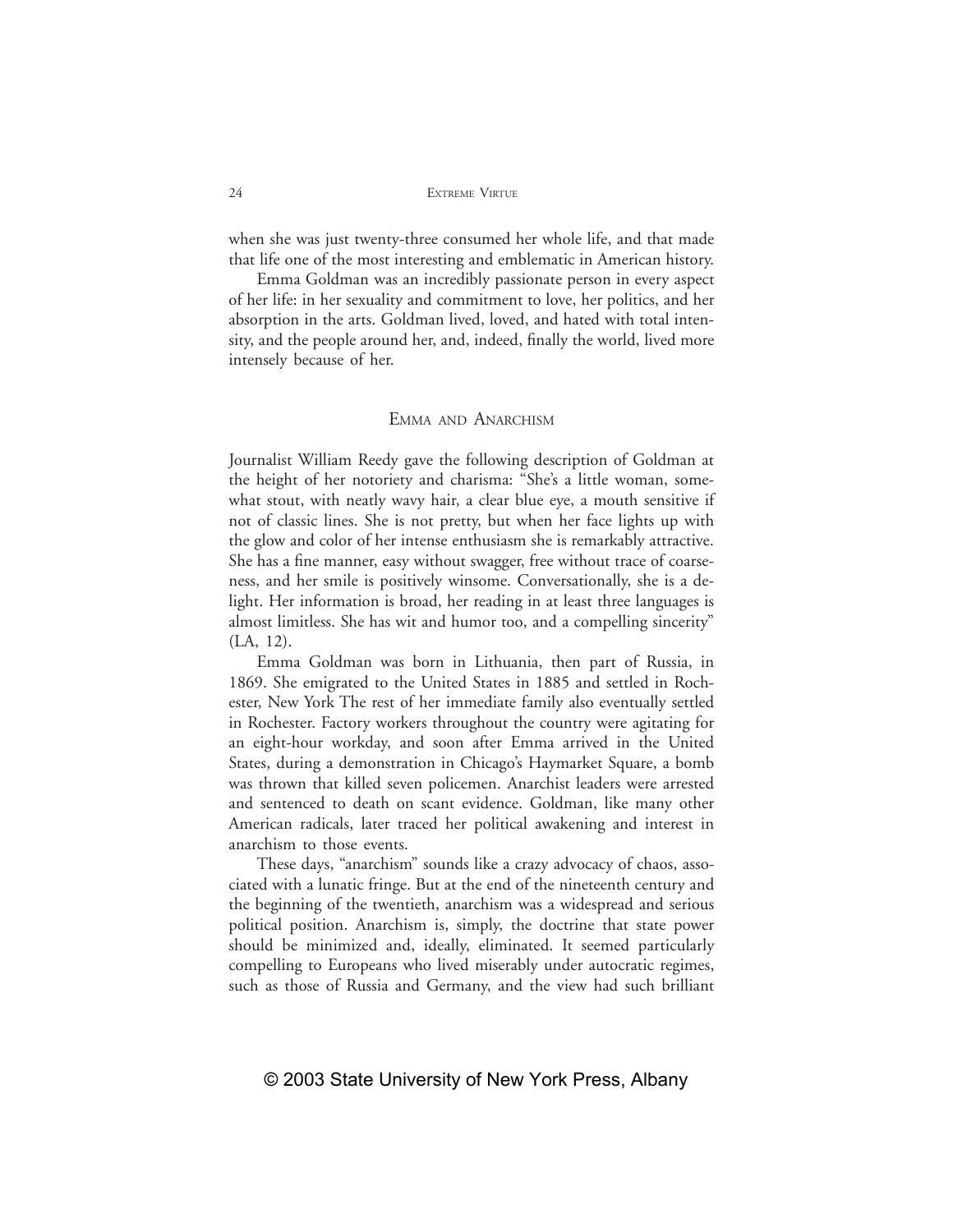nineteenth-century exponents as Mikhail Bakunin and prince and scientist Peter Kropotkin. Goldman herself was attracted to what one might call the "spiritual liberation" that anarchism promised: she foresaw a flourishing of the arts, of sexuality in all of its forms, and of human knowledge. Eventually, Goldman heard lectures by Sigmund Freud, who argued that many ills of the individual and of societies were caused by the repression of sexual and creative energies. Freud's theories struck an immediate chord in a woman who was conflicted about her own ardent sexuality and about femininity. Goldman was also deeply immersed in the thought of German philosopher Friedrich Nietzsche, history's greatest and most poetic opponent of Christian morality, though Nietzsche himself would have associated Goldman's egalitarianism precisely with Christianity.

In the last two decades of the nineteenth century and in the first two of the twentieth, Russian and German immigrants came to the United States seeking economic and political liberation, but they often found that their new country was not a material improvement over the old. America was in the period of its most rapid industrial expansion, and immigrants, many of whom had been farmers, shopkeepers, or professionals at home, were introduced to the drudgery of production in factories or in industries that supported factories, such as steel and coal. Immigrants brought the politics of the radical Left and its critique of capitalism with them, and they found clear applications for these ideas in their new country. The two main camps on the intellectual landscape of the Left in the late nineteenth century were anarchism and Marxist socialism. The Marxists favored the nationalization of industry and centralized state authority after a proletarian revolution. Anarchists urged a general decentralization and saw state power as being allied with the economic power of industrial capitalism. They believed that the elimination of the state could lead to a golden age in which human creative potential would be unlocked. Goldman says this in her famous autobiography, *Living My Life*: "I want freedom, the right to self-expression, everybody's right to beautiful, radiant things" (LL1, 56).

This may strike you as a completely unrealistic ideal. Emma Goldman might well have agreed with that. The distance between the ideal and the reality in which she lived was, for her, an inspiration, though also, of course, a deep torture. She fought her whole life long to keep hold of her ideal in the face of a reality that, as she aged, seemed to become ever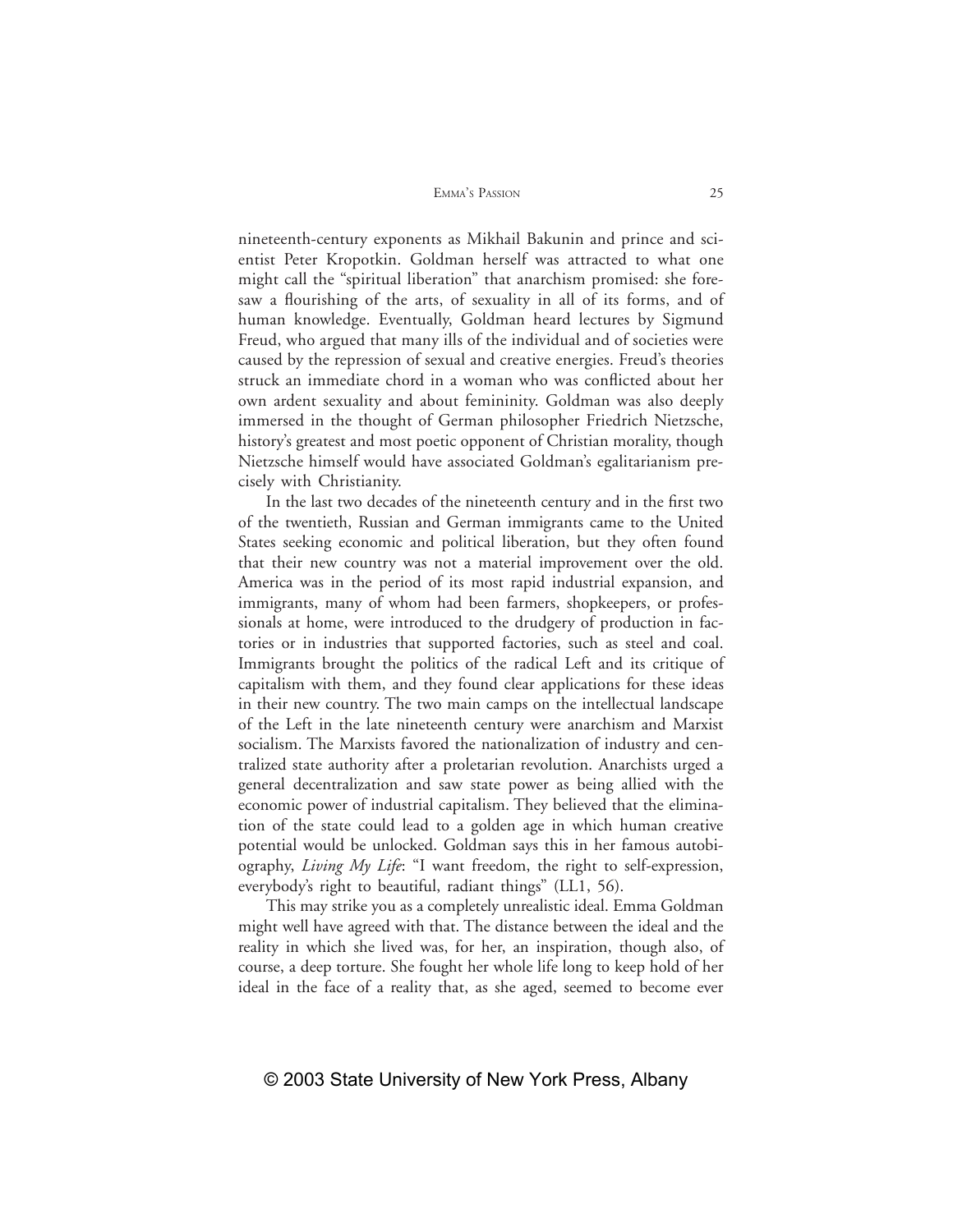more recalcitrant to transformation, both in the public sphere and in her personal life. "I'd rather do without reality if my ideal is forever to be abused, insulted, spat upon, dragged through the mud" (LA, 4), she wrote in a letter to a lover. Goldman always struggled to make ends meet. She worked in a clothing factory as a young woman in Rochester, and she tried, at one time or another, salesmanship, freelance writing, massage, cooking, running an ice cream parlor, and nursing. She founded and edited the magazine *Mother Earth*, and she struggled constantly to make enough as a lecturer to keep it operating. She was as aware as anybody could be of the pressures on average working people and of the distance between those struggles and the possibilities that could be released in a true liberation.

But she did not allow those possibilities to degenerate into a useless utopian ideology. She fought, first of all, to live by them and to live up to them. An important formative experience occurred early in her career as an agitator. Johann Most, perhaps the most eminent American anarchist, had sent her on a lecture tour to present his views. Most declared himself opposed to half-measures, and he argued against reducing the workday to eight hours on the grounds that to do so would only disguise the basic exploitation inherent in capitalism. Goldman gave a speech to that effect in Buffalo, a speech filled with biting sarcasm about those who would devote themselves to such a tiny goal as reducing the workday by a few hours. When she was finished, a tired old workman got up and told her that he was unlikely ever to see the overthrow of the capitalist system, but that a few more hours of leisure each week could transform his life in a very practical way. Goldman was ashamed of her own argument, and though she never let go of her distant ideal, she also never again despised small, practical reforms.

## SEXUALITY AND LIBERATION

Emma Goldman was, shall we say, extremely sexually active. Indeed, she seems to have viewed it as her right or perhaps even her responsibility to take her pleasure as freely and fully as possible. And yet as she describes each of her affairs in her autobiography, we find that she always united sex with love: her passions were not merely sexual; they were simultaneously spiritual. When she was forty, she struck up an affair with Ben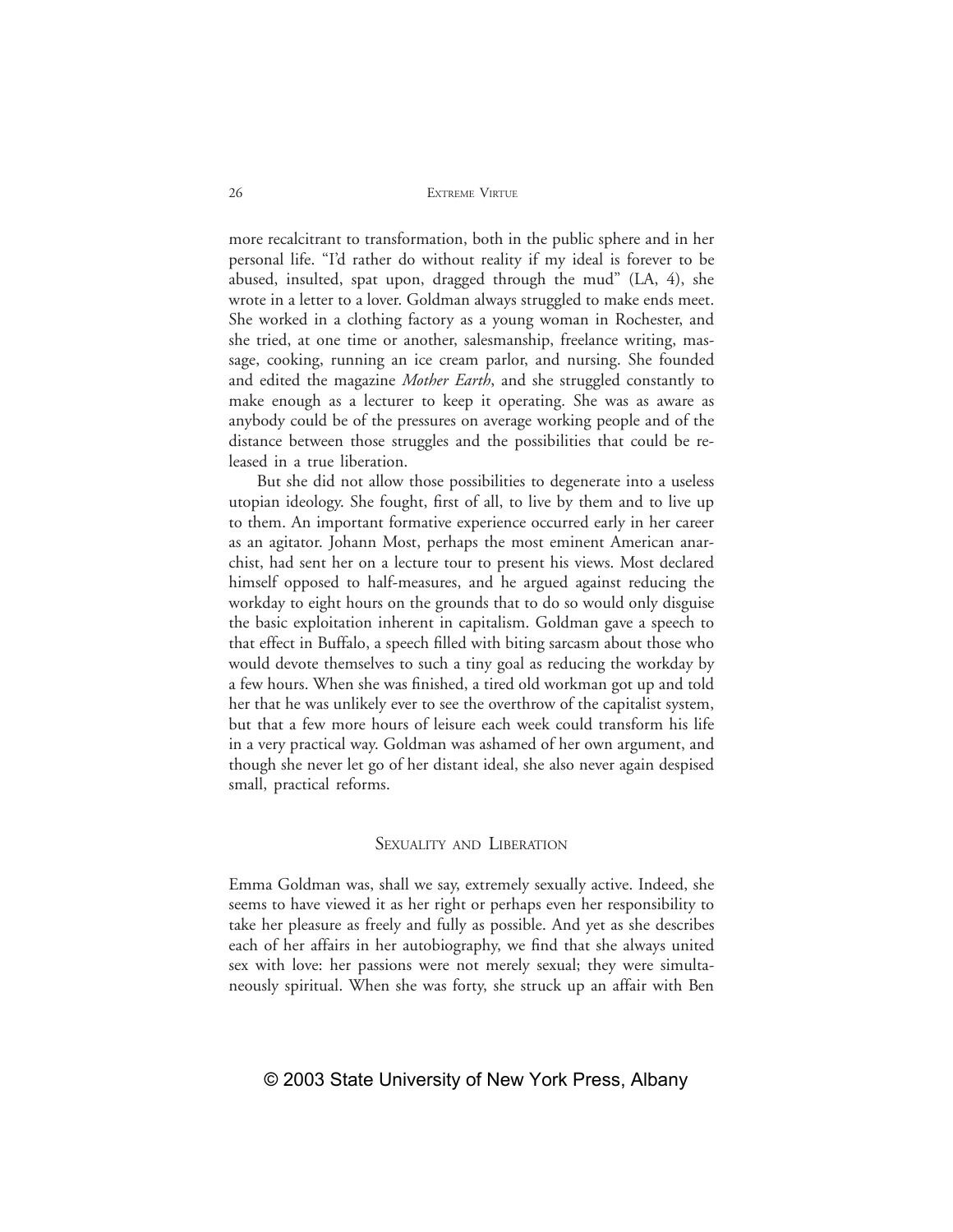Reitman, a man known as "The King of the Hoboes," of whom her friends thoroughly disapproved. She found, as time went on, that this disapproval had been well earned: Reitman was pursuing numerous women and embezzling funds from Goldman's political work. Though she eventually found the strength to break with him, she describes the titanic struggle in her soul between passion and good sense. A major theme of her autobiography is a conflict between her public persona of what might be considered ultramasculine confrontation and her desire for something approaching traditional gender divisions in her love relationships.

Since Goldman's correspondence with Reitman came to light and was reproduced in Candace Falk's biography, the extreme tension with which Goldman lived in sexual roles and relations has become even more obvious. Goldman was by no means the first American advocate of "free love" and the sexual liberation of women; Victoria Woodhull held many of the same positions in the 1870s, for instance. Among other things, Goldman rejected monogamous marriage and the various constraints that lovers and spouses impose on one another in their relationships. She was, hence, committed to a kind of political critique of jealousy as an emotion that, as we would now put it, serves the patriarchy by tending to treat people as possessions. But her jealousy of Reitman is palpable and rendered all the more irritating by her attempt to deny that it motivates her. Indeed, it is fair to say that there is a certain desire for submission to Reitman portrayed in this correspondence that seems surprising and disappointing in a radical of her stripe and that, sadly, expresses itself in an incessant carping, whining, and begging, all to the effect that he should act in a more responsible and recognizably masculine way. In part, though, this simply makes her pursuit of an ideal of sexual liberation more poignant and more urgent. Indeed, various traditional sexual roles have proven to be some of the most intractable to reform of human characteristics, because they are some of the earliest and most definitely inculcated. Goldman's internal conflicts have been shared by generations of feminists, but that of course hardly vitiates the critique of gender roles; rather, it renders it all the more personal and important. And if at the worst it leads to a certain sort of hypocrisy in which the ideal that is advocated publicly is violated privately, it also lends the advocacy of the ideal a personal urgency: one knows what the constraints are as intimately as possible and, hence, one also stands most deeply in need of the liberation that one prescribes.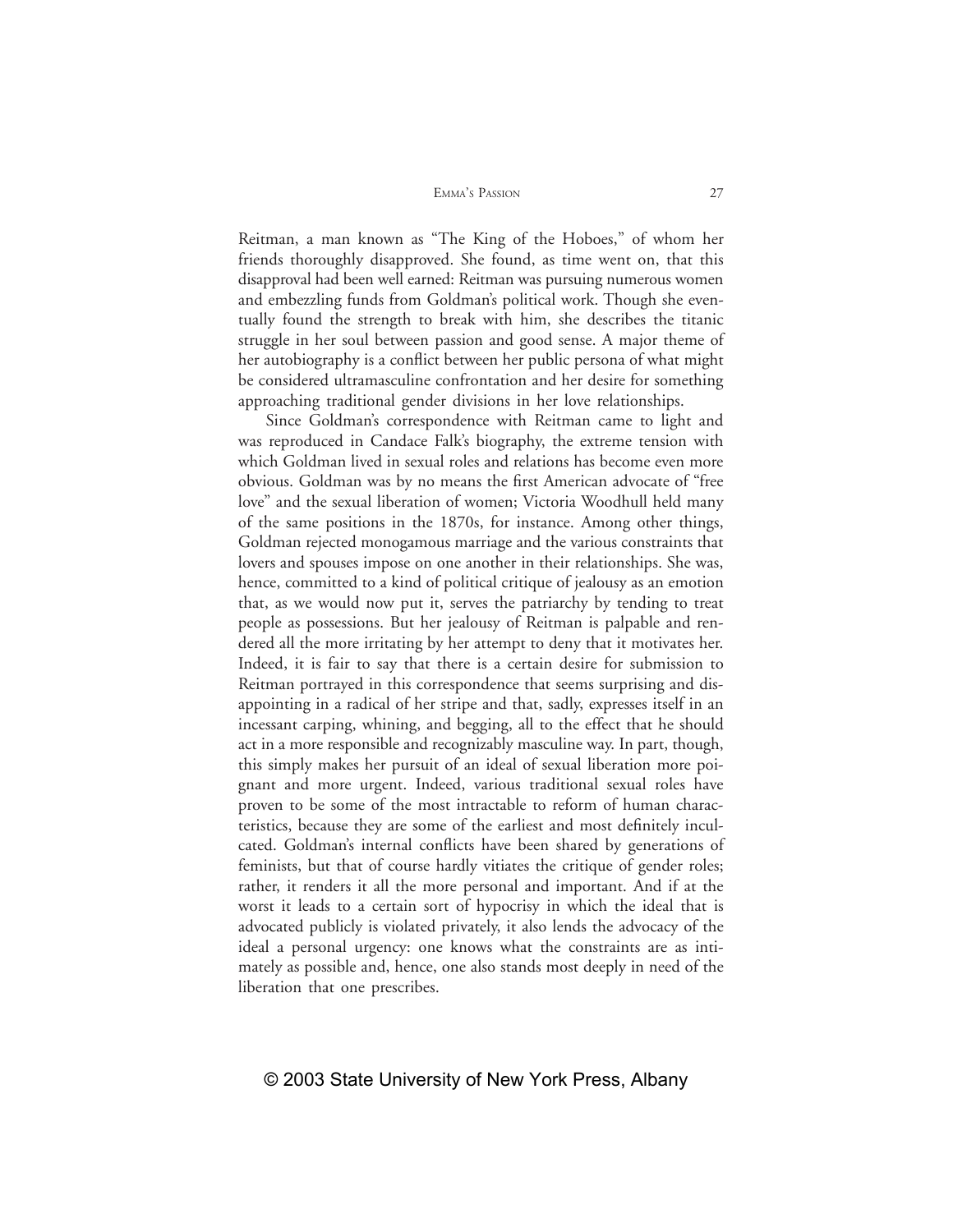Goldman reflected on her own conflicts in this regard and used them to help move toward a vision of sexual equality. Over and over, she found that her lovers wanted to marry her and limit her political work; even the most radical men she took up with had the impulse to make her a homemaker. And perhaps more disconcertingly to her, she found that she herself wanted her lovers to be faithful and attentive. Indeed, one of the most basic themes of her voluminous correspondence with Reitman is her attempt to justify her desire for his fidelity in a way that is compatible with her advocacy of free love. She never solved such conflicts satisfactorily, and, indeed, a theme of her entire life is her inability to find lasting and satisfying love. But living simultaneously on both sides of this dilemma brought humanity to her analysis of what it meant to be a woman and her vision of a free sexuality. After a failed affair, she declared, "If I ever love a man again, I will give myself to him without being bound by the rabbi or the law, and when that love dies, I will leave without permission" (LL1, 36). Her vision of liberation was expressed when, as a young woman in Rochester, she went to a party and danced with an enthusiasm that was regarded as sexually inappropriate by her family. Goldman's characteristic response was: "I will dance! I will dance myself to death!—what more glorious end!" (LL2, 19). A few years later, when an anarchist activist informed her that it was unseemly for such a famous agitator to dance, she replied that anarchism meant freedom of expression and a release into every form of beauty and pleasure. Thousands of T-shirts have quoted Emma: "If I can't dance, it's not my revolution".

Her version of feminism was remarkable for its comprehensiveness and for its radical critique of gender roles: "[Woman's] development, her freedom, her independence, must come from and through herself. First by asserting herself as a personality, and not as a sex commodity. Second by refusing the right to anyone over her body; by refusing to bear children unless she wants them; by refusing to be a servant of God, the State, society, the husband, the family, et cetera, by making her life simpler but deeper and richer" (A, 211).

The young Goldman was sexually abused by one of her teachers, and at fifteen she was a victim of what we would today call "date rape." "After that," she writes, "I always felt between two fires in the presence of men. Their lure remained strong, but it was always mingled with violent revulsion" (LL1, 23). This conflict was played out again and again as Goldman found ecstasy with a man and then came to feel constrained. About sex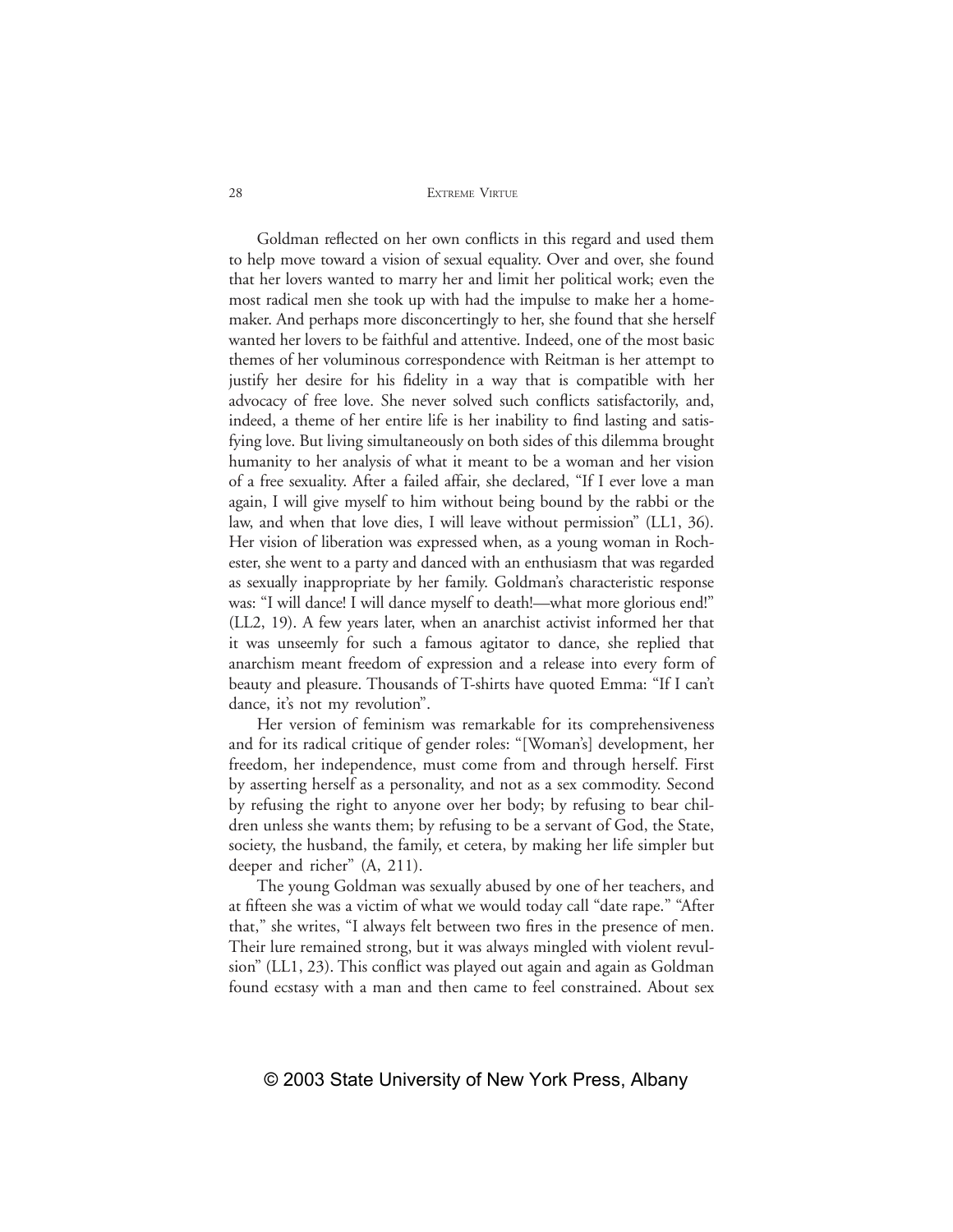with her lover Ed Brady, she wrote: "I understood its full beauty, and I eagerly drank its intoxicating joy and bliss" (LL1, 120). But she and Brady eventually split because he could not understand her commitment to political activism; he wanted her home, cooking his meals. Goldman's sense that marriage involved sexual coercion reflected previous feminist attacks on marriage as "legal prostitution," influenced the critique of marriage by radical feminists later in the century, and governed her personal commitment to remain single.

Goldman's was a conflict typical of women early in the twentieth century who attempted to question or defy traditional women's roles. She posed nude for a drawing by her lover Modest Stein; the drawing was later destroyed in a jealous rage by Ben Reitman. The price one paid for adhering to traditional roles—limitation of life prospects to those of a wife and mother, ceding of economic and personal power to men—was at least matched by the price one paid for defying them. If a woman attempted to have a serious professional career, she might expect to be shunned by some men and socially ostracized in some respectable circles, though possibilities were opening up in the figure known as the "new woman." Goldman wrote as follows about women she knew in the first decade of the twentieth century: "Most of the women claimed to be emancipated and independent, as indeed they were in the sense that they were earning their own living. But they paid for it by suppression of the mainsprings of their nature; fear of public opinion robbed them of love and intimate companionship. It was pathetic to see how lonely they were, how starved for male affection, and how they craved children. Lacking the courage to tell the world to mind its own business, the emancipation of women was frequently more of a tragedy than traditional marriage would have been" (LL1, 371). Goldman felt this dilemma acutely in her own life. She decided not to have an operation that might have made it possible for her to have children, and she took sexual companionship in a variety of unconventional ways. But she remained very aware of what she had sacrificed in the process and of the concrete dilemmas standing in the way of a true liberation of American women.

Goldman's sexual passion was volcanic from her adolescence to her old age, and she asserted her passion, claimed it, and tried to gratify it at a time when to do that was a truly radical gesture. Most of her sexual career was spent trying, as a feminist and a critic of conventional morality, to find love and pleasure in a world of constraints.

## © 2003 State University of New York Press, Albany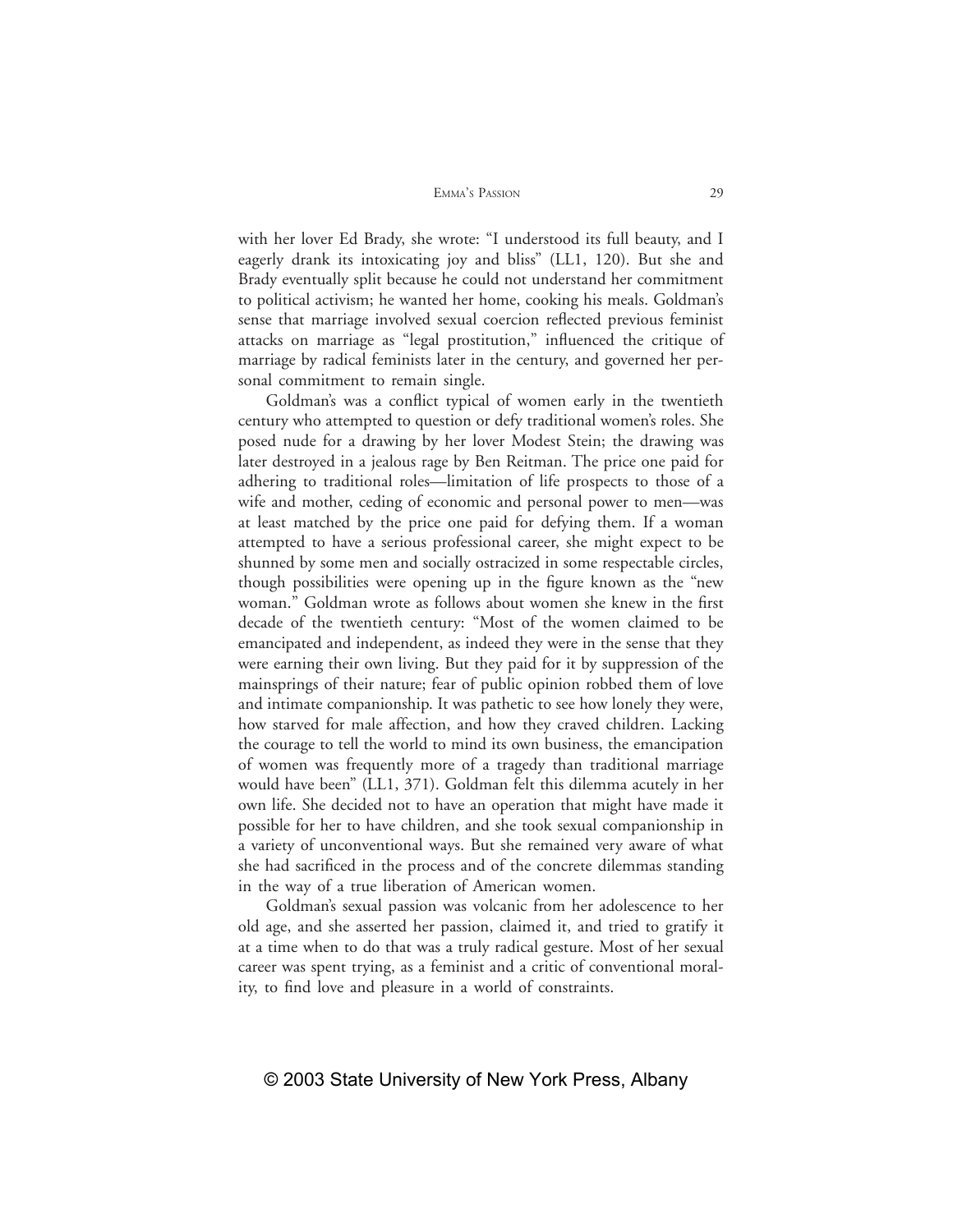Her sense that sexuality could be coercive and also liberating led to her commitment to making information about birth control publicly available. The Comstock laws made it illegal to distribute birth control devices or information through the mails, an offense for which Goldman was arrested and jailed several times. Her advocacy of birth control was bound up with her sense that having many children greatly diminished the life choices of poor women: "Most of them lived in continual dread of conception; the great mass of the married women submitted helplessly, and when they found themselves pregnant, their alarm and worry would result in the determination to get rid of their expected offspring. It was incredible what fantastic methods despair could invent: jumping off tables, rolling on the floor, massaging the stomach, drinking nauseating concoctions, and using blunt instruments" (LL1, 185–86). The inability to control whether they became pregnant made sex for poor women a hated task, and it drove them toward abortion. And though Goldman, as a nurse, knew how to induce abortions, she could not bring herself to do so. She concluded that birth control was an absolute necessity for the economic, sexual, and medical well-being of women, and she lectured on the subject all over the country. It is a bit hard for us now to imagine an era when birth control was regarded as criminal and unnatural, but Goldman risked her freedom every time she raised the subject.

The phrase "free love" came in the 1960s to refer basically to indiscriminate sex, but for Goldman, as for her predecessors such as Woodhull, it concerned not promiscuity but voluntariness: it meant simply that love was to be given and taken without coercion. "Free love," for Goldman, was a political critique of the institution of marriage. She opposed all institutions that she saw as limiting freedom, and it did not take a great deal of research to see that the institution of marriage often was not a free choice for women at the turn of the century. When Goldman was newly arrived in Rochester and working as a "factory girl," she married Jacob Kersner. She left him quickly, upon finding out that he was impotent, and that they were incompatible on other grounds as well. Nevertheless, Kersner made it hard for her to extricate herself from the marriage, and it is not clear whether they were ever actually divorced. Kersner gave her American citizenship, but little else, and Goldman turned decisively against the institution of marriage as being unutterably limiting to women's prospects. She also came to appreciate the importance to women of free sexual expression for all persons. "Sex is the source of life. . . . Where sex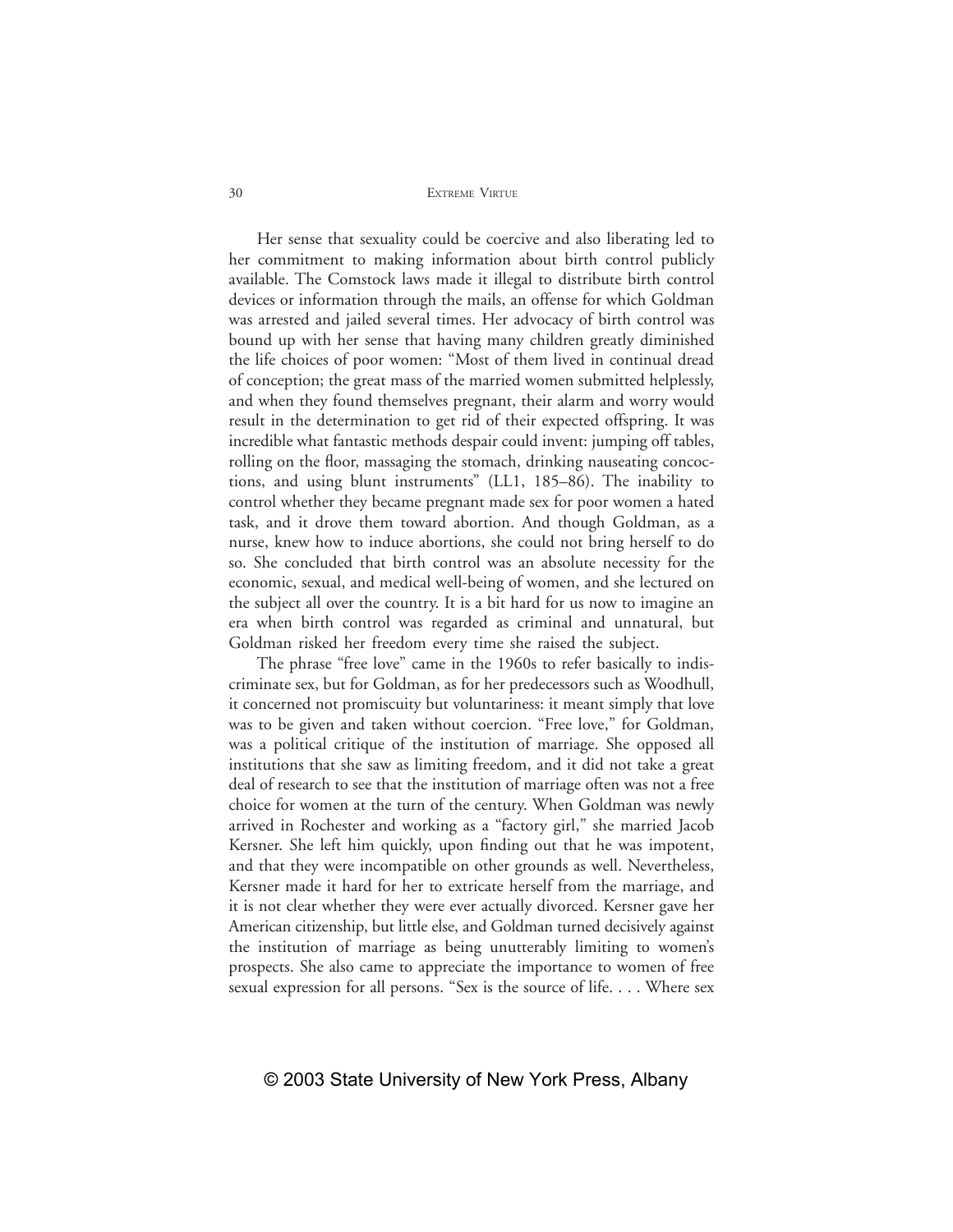is missing, everything is missing. . . . [S]exual sensibility [is] greater and more enduring in woman than in man" (LA, 160). She defended the rights of homosexuals and was among the first Americans to do so publicly, and it is probable that she had at least one brief affair with a woman.

To say that endorsing these positions and living this life took courage is an understatement. Goldman was almost alone in speaking with complete frankness to large audiences about the whole constellation of issues concerning the sexual liberation of women, and, indeed, of men. If she had not already been regarded as a monster for her general political views, she would have been for this. Even to speak of homosexuality, except perhaps in the context of abnormal psychology, to say nothing of endorsing it as a legitimate form of sexual expression, was grounds for being ostracized. Advocating such positions in public made her a whore and a pariah in the eyes of most Americans. The sense that one gets from *Living My Life*, however, is that Goldman herself did not regard speaking of such things in public as particularly difficult or heroic. Rather, by her own account, she had no choice: once she had figured out what she believed, she simply had no option but to say it. Her passion impelled her to speak. That is something that many heroes have in common: they do not regard themselves as heroes. Many people who have done great or difficult things say later that they did it because they had to. Goldman was one of them: she spoke her truth with great courage and power but never lost her humility.

## THE POLITICAL AGITATOR

Goldman lived fully and loved utterly, but she would not be known to us at all were it not for her work as an author and agitator. For she tried not only to live up to her ideals personally but to make them real for everyone. Her public persona was unprecedented for a woman in America, and, indeed, precious few American men have ever displayed her guts and dedication. She spent the first ten years of the twentieth century on a virtually unending lecture tour of the country, speaking sometimes to a few farmers in Nebraska and sometimes to audiences of thousands in major cities, such as at the rally at which Buwalda shook her hand. When she arrived at that rally in San Francisco, she found a huge police presence, literally hundreds of officers. It turned out that a rumor was abroad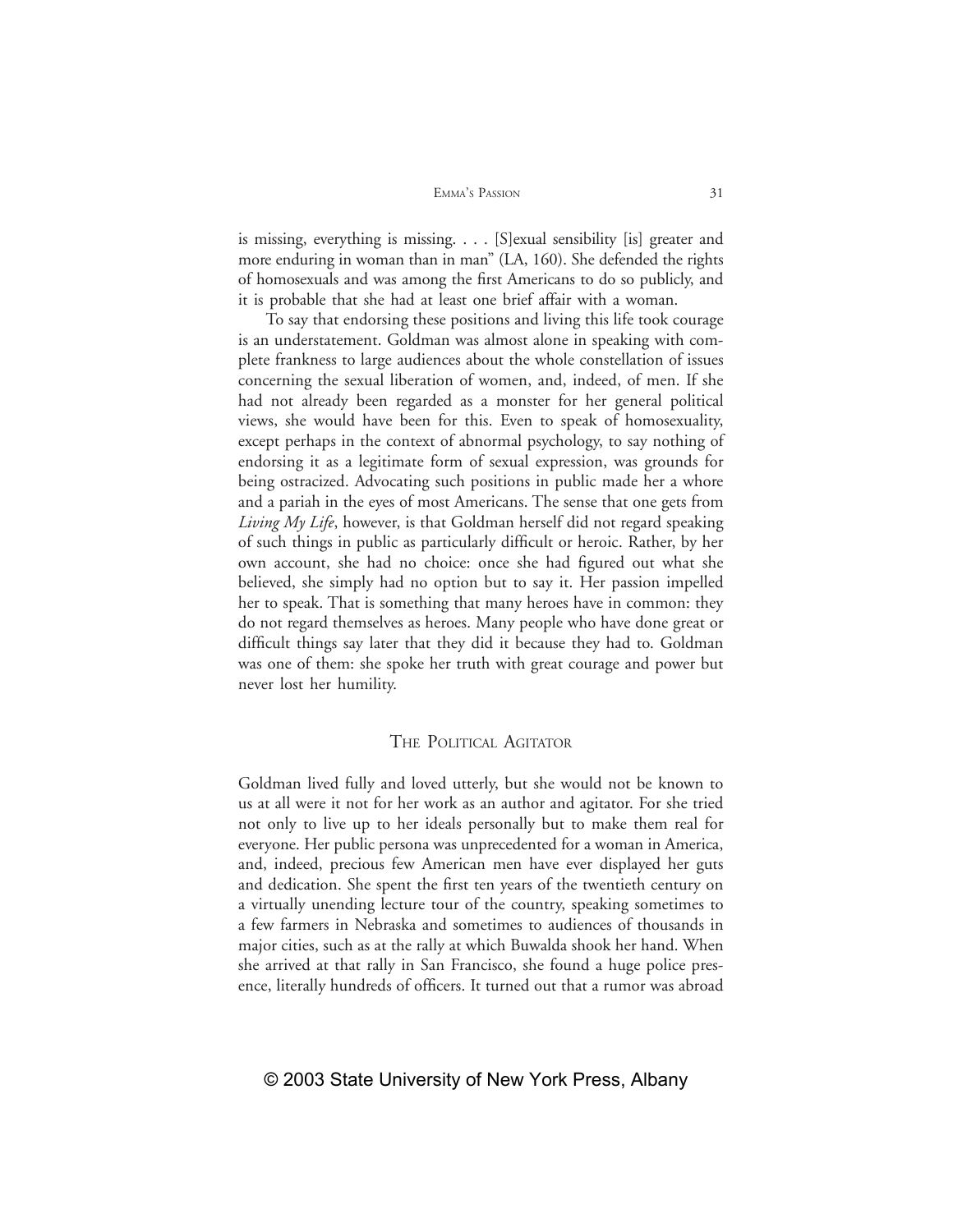that Emma Goldman intended to blow up the Pacific fleet, which was then moored in the harbor. Indeed, the chief of police had valiantly declared that he would protect the fleet from "the whole bunch of Emma Goldman and her gang" (LL1, 426). With a typically Goldmanesque flourish that both defused the ridiculous rumor and expressed her defiance of the police, she declared from the platform that such an act would be a waste of perfectly good bombs.

Goldman was arrested dozens of times, and attempts of all kinds were made to silence her. After William McKinley was assassinated in 1901, several states passed blatantly unconstitutional laws against the public advocacy of anarchism specifically to keep her from speaking. Goldman and Berkman finally were deported to Russia in 1919 in the wake of their agitation against the First World War. (The night before they left, Henry Clay Frick died. Berkman's famous remark: "deported by God." [LL2, 709]) She entered the United States only once after that, but she never ceased to regard it as her home.

Goldman's opposition to American involvement in the First World War was as controversial as any position she took in her career and, again, led directly to her deportation. She was not opposed to war in general; as an advocate of armed revolution, she certainly was no pacifist. Some leftists supported American involvement in the war; they saw it as a battle against German tyranny. But Goldman's analysis, like that of the Socialist Party under Eugene Debs, was that the war was a struggle among capitalists for control of world markets; thus she opposed all sides. She advised men to avoid the draft and held mass meetings to urge them to do so. That was a crime, and she was, as usual, arrested several times. In England, she lectured against the war and was shouted down, but she managed in the end to articulate her analysis. That analysis must have been compelling, for the audience passed a strong antiwar resolution with only a single dissenting vote. Goldman addressed the dissenter as follows: "There is what I call a brave man who deserves our admiration. It requires great courage to stand alone, even if one is mistaken. Let us all join in hearty applause for our daring opponent" (LL1, 257).

Goldman and Berkman, like many American leftists, particularly those of Russian birth, raised money and other forms of support for the Russian revolution. They were among the first Americans to declare their support for the Bolshevism of Lenin and Trotsky, and Goldman crisscrossed the country speaking about the situation in Russia and raising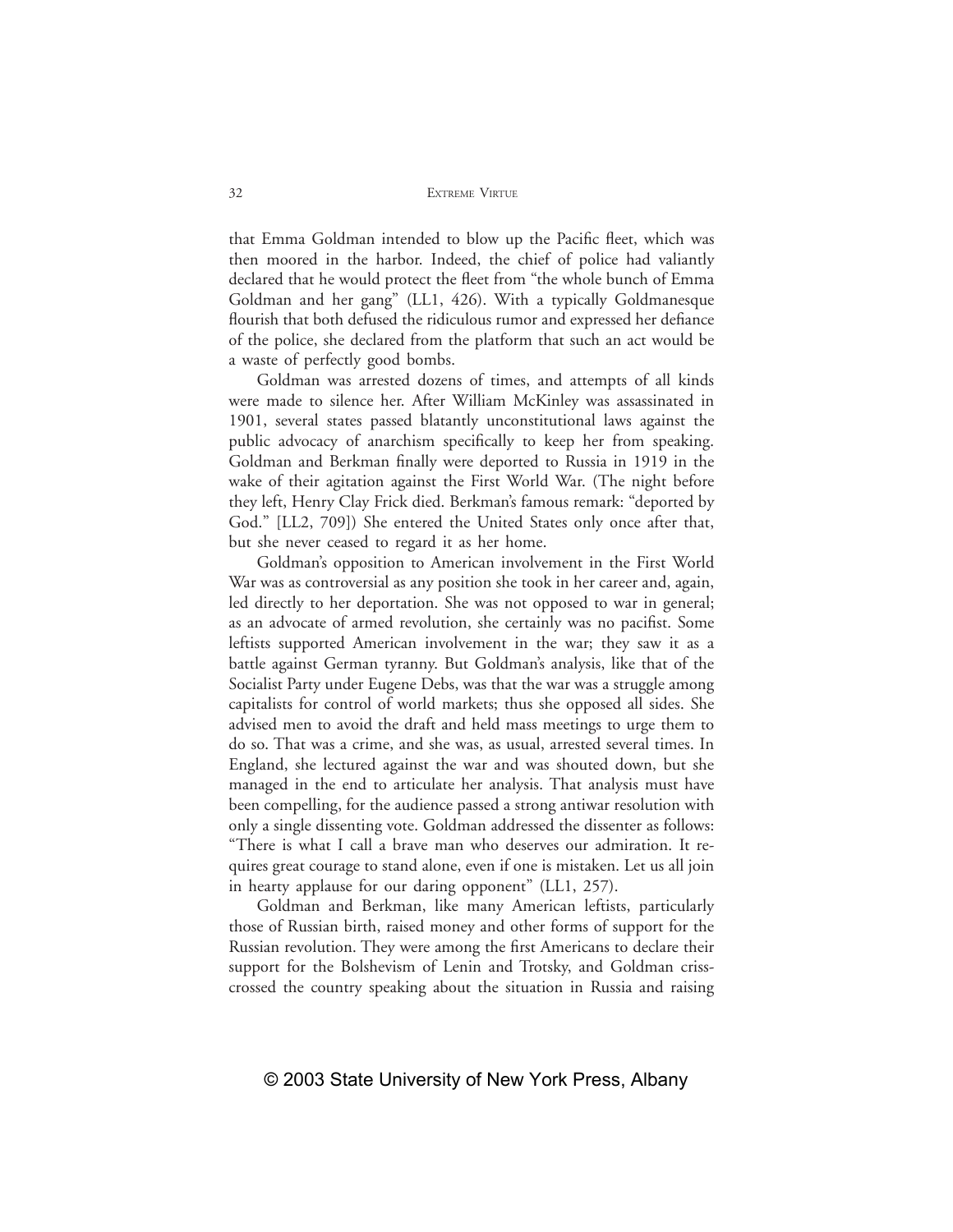support for the Bolsheviks. After she was deported to the Soviet Union in 1919, however, it did not take her long to realize that the Soviet system was as autocratic as the monarchy that it had replaced, and indeed that in many ways it was a greater and more systematic threat to freedom. Anarchists had helped bring Lenin to power, but they were almost immediately imprisoned. Those who voiced their misgivings about the revolution often were exiled to Siberia, "disappeared" into the gulag, or summarily executed. The Cheka, Lenin's secret police, introduced a massive system of surveillance and converted a significant portion of the Russian population into spies. When sailors in Kronstadt, many of whom were anarchists, rebelled, they were put down in a Bolshevik bloodbath. The command economy instituted by Lenin and Trotsky was a miserable failure as factories and farms lay idle while people starved.

Nevertheless, most American radical leftists stayed faithful to the Bolsheviks. John Reed, for example, whose career was dramatized by Warren Beatty in the movie *Reds,* continued to write glowing dispatches for the American press. When he met Goldman in Petrograd, he endorsed the execution of dissidents enthusiastically: "To the wall with them! I say. I have learned one mighty expressive Russian word, '*razstrellat*' (execute by shooting)" (LL2, 740).

Goldman, like Berkman and other anarchists (including Kropotkin), quickly became a dissident in the Soviet Union, just as she had been in the United States. Indeed, her experiences in the former eventually tempered her condemnation of the latter. When as a distinguished revolutionary she met with Lenin, she did what very few people had the guts to do: she confronted him with his own horrors. She protested to his face the treatment of those who disagreed with him politically and the economic policies that were leading to mass starvation. In the United States, she had refused to work through the system, on the grounds that the government simply represented the interests of capitalist oligarchs. In Russia, she believed at first that the government was a revolutionary force acting on behalf of the people, and she protested and petitioned that government over and over regarding its injustice to others. She soon realized, however, that the Soviets were even less interested in political freedom and justice than were those who had tried to silence her in and deport her from America. She spoke out in Russia at the risk of her life, and she and Berkman spent much of the rest of their lives fighting the false image of the Soviet Union held by leftists throughout the world.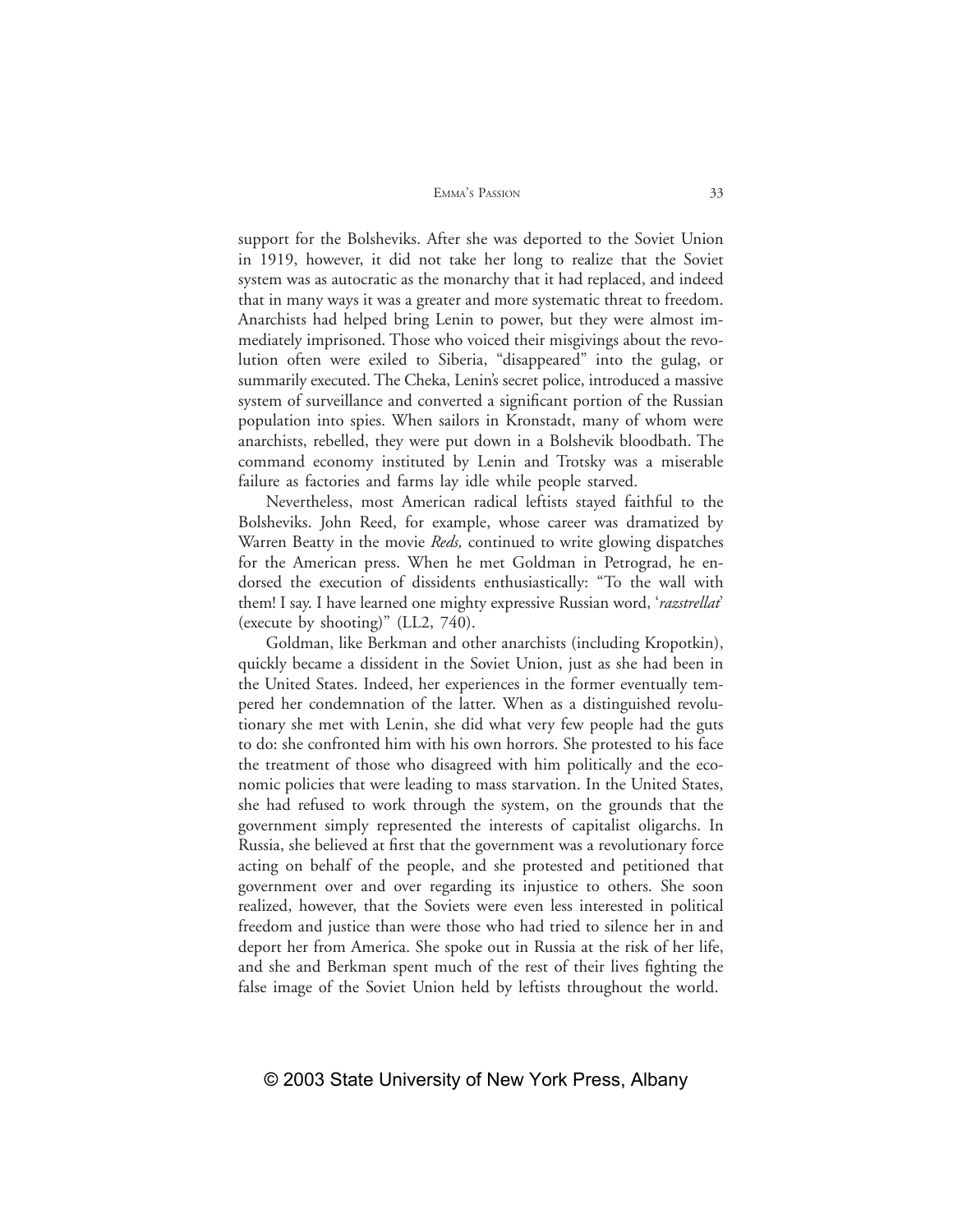Her break with the Bolsheviks—early, consistent, and vociferous alienated her from the international Left. By the end of her life, she was desperately poor, exiled from America (which, in spite of all her attacks, she loved), disheartened, and largely forgotten by the public. But she continued until the very end of her life to fight for her positions, and she was extremely active in supporting the anarchists in the Spanish Civil War. She died in 1940 in Toronto, after having a stroke during a card game. Her last words were: "Goddamn it, why did you lead that?" (LA, 513)

## PROPAGANDA BY DEED

Let us now consider the matter of Emma Goldman and assassination. In their early twenties, Goldman and Berkman planned the assassination of Henry Clay Frick. Berkman, like Goldman, was an immigrant and an anarchist, though he was more rigid and doctrinaire in his positions than she. Berkman eventually wrote such books as *Prison Memoirs of an Anarchist* and *What Is Communist Anarchism?,* which are among the best documents of the anarchist movement.

Henry Clay Frick was perhaps the most hated industrialist of his era, world famous for his brutality toward and exploitation of his workers whether they were on strike or not. After his Pinkertons fired on strikers at Homestead during a pitched battle, Berkman swore an oath to kill him, and Goldman gave him her support. Berkman tried to make a bomb, but his experiments failed. In order to supply Berkman with a revolver and in order to pay for her own ticket to Pittsburgh to help him, Goldman resolved to "go out on the street" as a prostitute. Indeed, prostitution was a theme in Goldman's life: she later lived in a brothel and still later worked as a nurse for one of New York's most prominent madams. By her account, however, she never actually had sex for money. Her first customer turned out to be a benefactor who realized that she was a novice and gave her money just to talk. Still, she got her revolver.

Berkman travelled to Pittsburgh, forced his way into Frick's office, and shot him three times. When some of Frick's workers pulled him away, Berkman struggled free, and seeing that Frick was still alive, slashed at him with a dagger. He was then subdued. Frick survived, while Berkman went to prison for fourteen years. Goldman celebrated him from the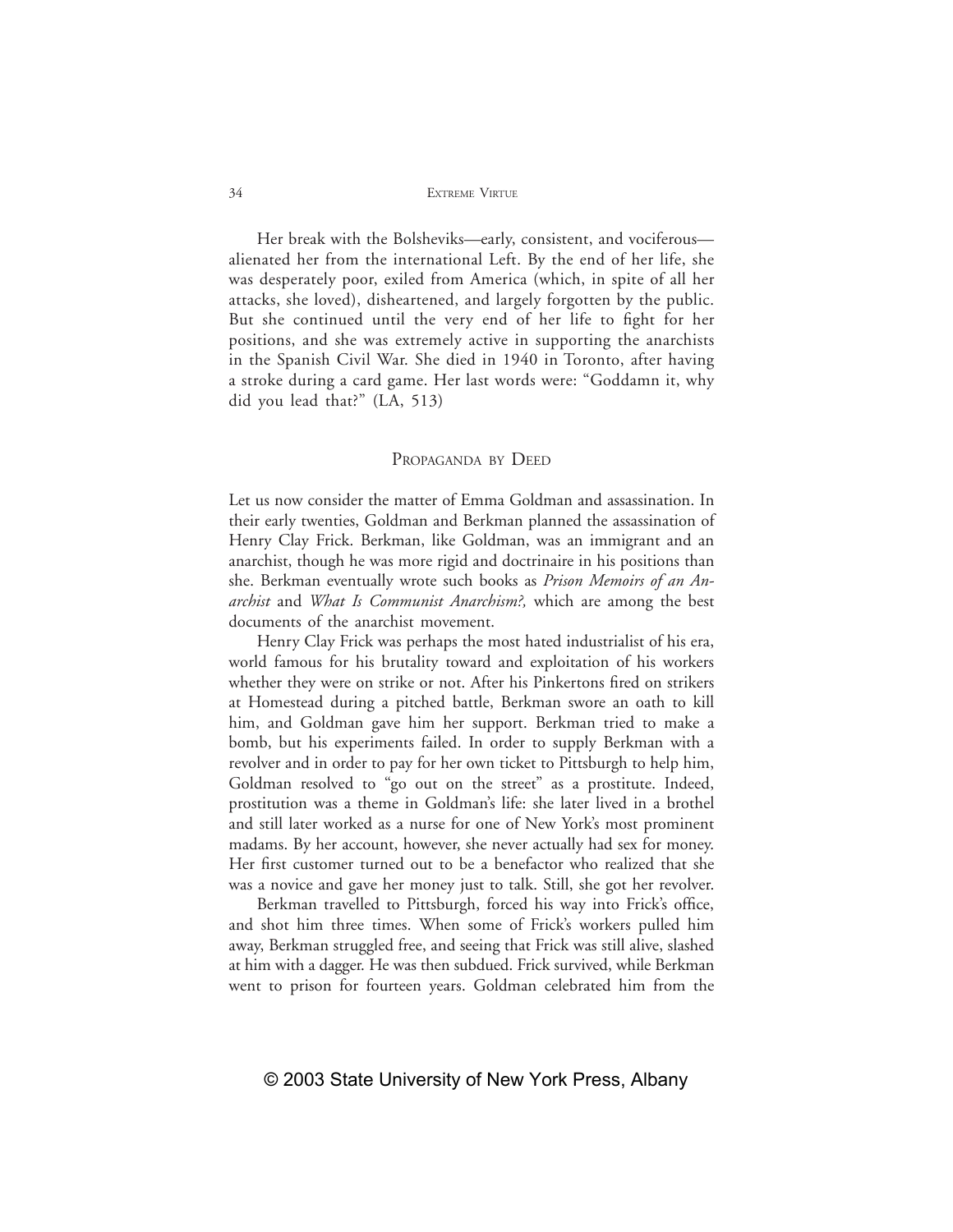speaker's platform as a hero and a martyr, while privately berating herself for not raising enough money for a better pistol.

Johann Most, though he was ostensibly an advocate of armed struggle and had a few years earlier declared his love for Goldman, repudiated Berkman's attempt on Frick and even hinted that Frick himself had paid Berkman to attack him as a public relations stunt. The next day, Goldman attended a rally at which Most spoke. She demanded loudly that Most withdraw what he had said about Berkman. When he refused, she pulled a whip from her cloak and horsewhipped Most across the stage. She then broke the whip over her leg and threw the pieces at him.

Later she hatched a scheme with Berkman to break him out of the Western Penitentiary in Pittsburgh by tunneling under the prison from the basement of a nearby house. Her friends succeeded in opening a hole into the yard, but the tunnel was discovered and reported by children playing in the deserted house. No one was ever arrested for the escape attempt, but it was widely and rightly believed that Goldman was one of the planners.

In 1896, four years after the attempt on Frick, the prime minister of Spain, Canovas del Castillo, had 300 trade unionists arrested in connection with an explosion during a religious procession. Many of the prisoners, among whom were a number of anarchists, were tortured. Confessions were extracted, and some of the prisoners implicated others. Goldman started a campaign to bring the conditions of the prisoners to the attention of the American public. At a large public meeting, she said that "if I were in Spain now, I should kill Canovas del Castillo" (LL1, 189). A few weeks later, Castillo was indeed assassinated by an anarchist. Pursued by the press, Goldman denied knowing the assassin (though he frequented anarchist circles in London with which Goldman was familiar) but also praised him for acting while others had only talked. Of the lesson she learned from this event she wrote: "behind every political deed of that nature was an impressionable, highly sensitized personality and a gentle spirit. Such beings cannot go on living complacently in the sight of great human misery and wrong. Their reactions to the cruelty and injustice of the world must inevitably express themselves in some violent act, in supreme rending of their tortured soul" (LL1, 190).

While Goldman was in France in 1900, studying medicine and exploring the European anarchist movement, an Italian-American anarchist, Gaetano Bresci, from Paterson, New Jersey, shot and killed King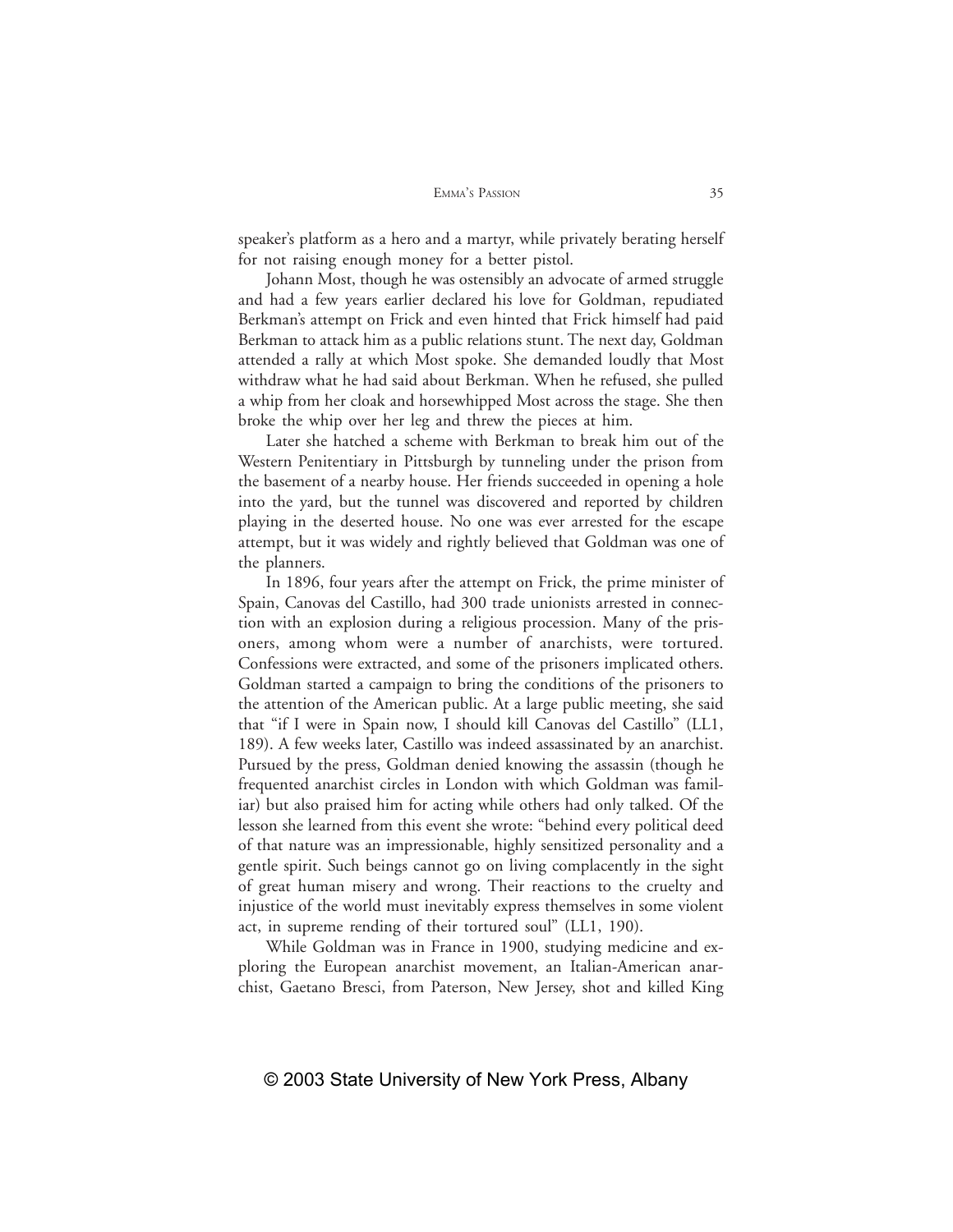Umberto of Italy, probably to protest the killing of starving rioters by Italian soldiers in Milan in 1898. It was the third attempt on Umberto's life. Goldman had known Bresci in New Jersey, and she had admired his Italian-language anarchist newspaper. There is no reason to suppose that Goldman was directly involved in the killing, and this time she expressed reservations to her friends about the political uses of murder. But she again publicly defended the assassin, and even decades later, in her autobiography, she referred to his "great sacrifice" (LL1, 289).

The following September, President William McKinley was in Buffalo for the opening of the Pan-American Exposition. He was shaking hands in a receiving line when anarchist Leon Czolgosz pulled out a pistol concealed in a handkerchief and shot him twice. Though the wounds were not considered mortal, the president died eight days later as the result of an infection. Goldman, back in the United States now, was thirty-two. She certainly knew Czolgosz, who had attended a number of her lectures and had favorably impressed her with his earnest manner and what she called his "dreamy" eyes. Goldman denied any complicity in the assassination, however, and no evidence was ever produced that she had anything directly to do with it. But the first headlines after the assassination specifically implicated Goldman. The papers claimed that Czolgosz had confessed that Goldman had done the planning. Goldman was in St. Louis on a lecture tour, and she was chased around the country by dozens of detectives. As she took a train from St. Louis to Chicago, she overheard passengers, not knowing that the notorious Emma Goldman was on the train, calling her a "bloodthirsty monster" and saying that she should be hung. Her friends in Chicago thought that, innocent or guilty, she would be beaten or killed in police custody. They had good reason for their fears: Czolgosz was in such poor shape from beatings that he could barely attend his trial.

Her friends urged her to flee the country and offered to help smuggle her out, but detectives burst into the house where she was hiding in Chicago. Goldman was the only one there. She pretended to be a Swedish maid, and she was bringing off the ruse successfully until one of the detectives found a fountain pen with her name on it. She was arrested, interrogated at a grueling pace over several days, and accused of everything short of actually pulling the trigger. She was allowed to communicate with no one, except to receive letters threatening her life. On one occasion, she was indeed beaten. When she was told that she would have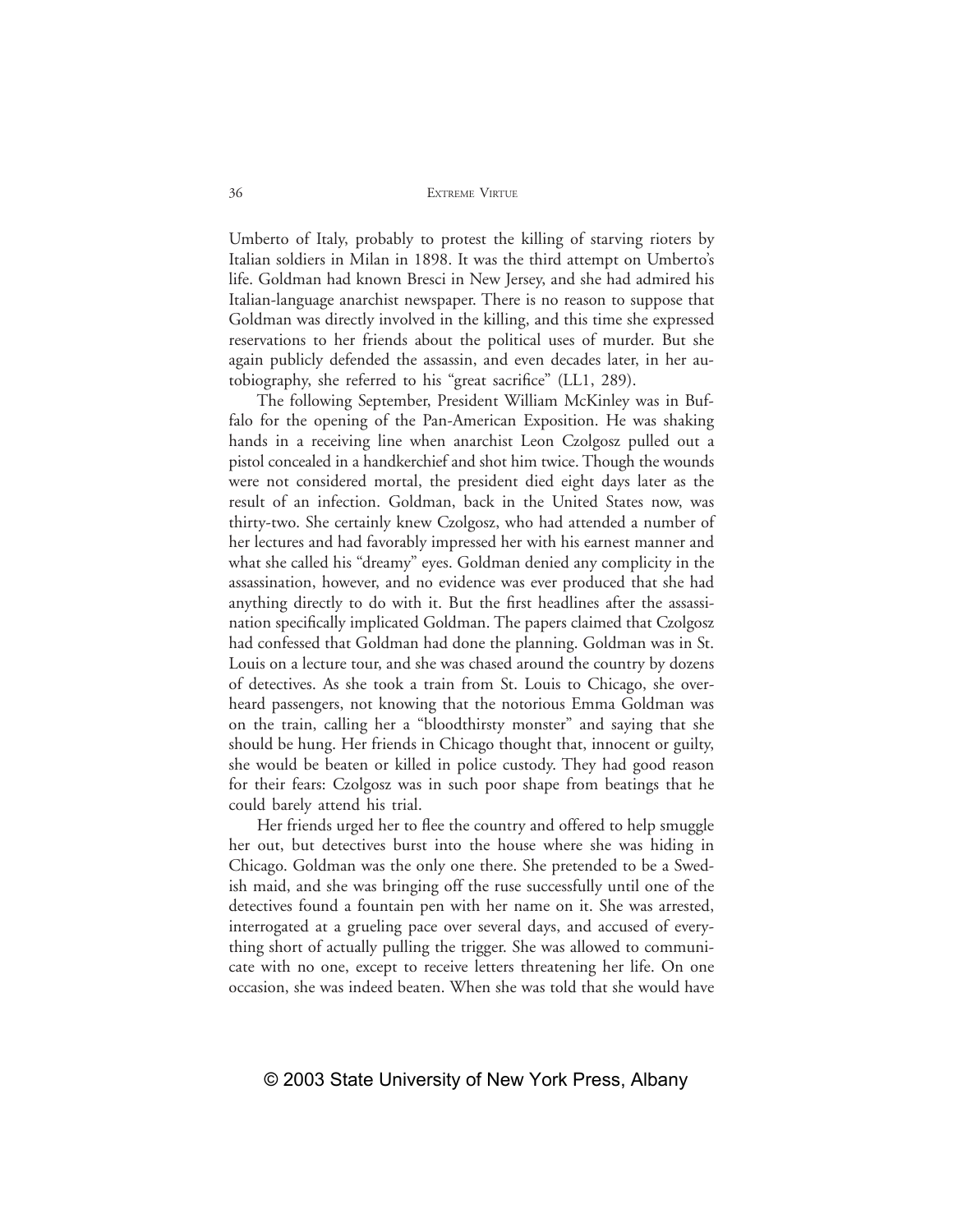to undergo a "full body search," she told the matron, "you'll have to kill me first" (LL1, 307). But there was no evidence against her, and eventually she was freed.

She immediately began to raise money for Czolgosz's defense and described him in speeches all over the country as an idealist, a dreamer, and a patriot. Putting it mildly, that kind of approach to an assassin is morally questionable, and Goldman, though she later expressed some reservations, never unequivocally repudiated the killing. But defending Czolgosz also took almost unbelievable fortitude. She had already been condemned as a murderer in many of the country's newspapers and by many politicians, not only for McKinley's assassination but for the attempt on Frick. The anarchist movement itself was thrown into utter disrepute by McKinley's assassination; if the Haymarket riot established the caricature of the insane, bomb-throwing anarchist bent on mindless destruction, then the McKinley assassination confirmed it. The assassination was the occasion for a national crackdown on anarchism and the passage of laws against its advocacy. Berkman's attack on Frick decisively turned public opinion against the strikers at Homestead and even made Frick something of a hero. In fact, 100 years later, the public attitude toward anarchism has not recovered from this spate of killings and assaults: it was strategic idiocy.

But Goldman did not back down for a moment, though in order to find a place to live she started using a pseudonym. When crowds jeered or attacked her, she stood her ground, often defusing the situation with deft humor, as when she said that killing McKinley or any American president was hardly worth the trouble, on the grounds that American presidents had little real power. Other anarchists, including Johann Most, immediately disassociated themselves from Czolgosz. But just as she had with Berkman a decade earlier, Goldman defended Czolgosz, even while privately expressing her regret for the McKinley assassination. In an interview given to a Chicago newspaper while she was in jail and McKinley struggled for life, she said that if she were allowed to, she would try to nurse McKinley back to health; she was working as a nurse at the time, and she viewed it as her obligation to relieve the suffering of any human being. But she also expressed her sympathy with Czolgosz and her belief that the inhuman treatment of working people led inevitably to acts of violence, and that this treatment, rather than Czolgosz himself, should be blamed for McKinley's death.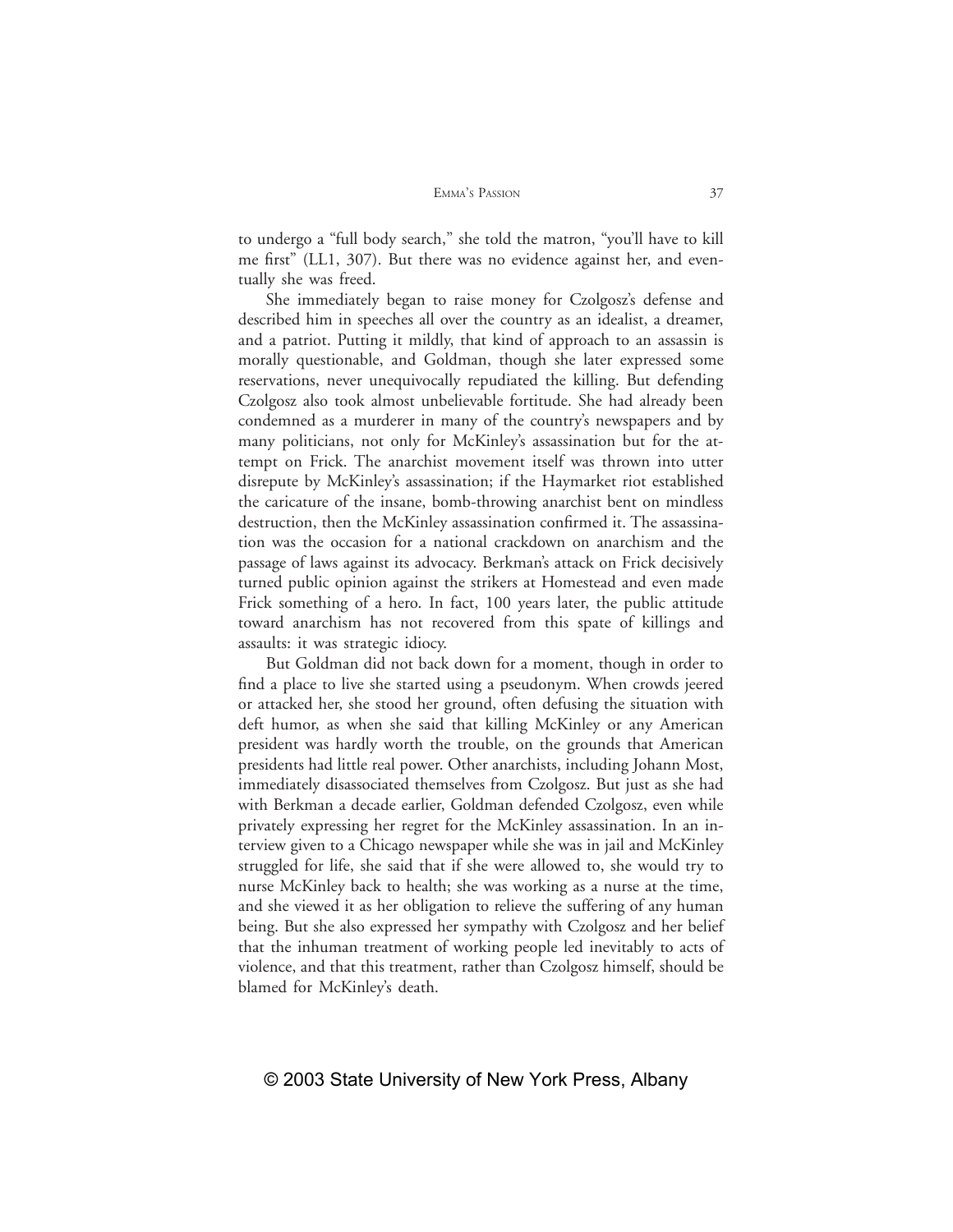Such declarations took tremendous physical and moral courage. Goldman continually faced arrest and deportation, and many people thought she should be killed and threatened to kill her. I do not think that Goldman purposefully fed this hysteria, but she was heroically indifferent to it. Indeed, in a long life of extreme hardship caused by her beliefs, I do not believe that there is a single instance in which Goldman allowed what she said to be affected by the tone of public opinion, or by the likely consequences to herself of her advocacy. She was provocative, but not for the sake of provocation; she was provocative because she always said exactly what she thought.

Czolgosz was strapped into the electric chair at dawn on October 29, 1901, and was pressed one last time to implicate Goldman in the assassination. His refusal to do so constituted his last words. He was then electrocuted. When Goldman died almost forty years later, the obituaries still associated her with McKinley's assassination. She herself had summarized her position in a letter to Reitman in 1910: "What we do insist upon and maintain is that violence is only the last medium of individual and social redress. If no other method is left, violence is not only justifiable, but imperative, not because anarchism teaches it, but because human nature does and must resist repression" (LA, 139).

#### **ASSESSMENT**

If Emma Goldman lacked any of the four cardinal virtues described in the Introduction—commitment to something greater than one's own ambitions, integrity, self-reflection, and connectedness—it was reflection. First of all, she was not an original thinker. She took up a series of already well-staked-out feminist positions. Her anarchism was that of Peter Kropotkin. The greatest personal influence on her opinions was Alexander Berkman, whose version of communist anarchism she endorsed almost without exception or qualification. In the 1,000 pages of her autobiography, there is virtually no sign of growth or change in her positions from the time of her first political awakening after the Haymarket executions to her death in Toronto in 1940. One might put the best face on this and say that Goldman was consistent, but frankly her consistency is unnerving. In *Living My Life,* she several times briefly expresses doubts about assassination as a political technique, but these expressions are quick,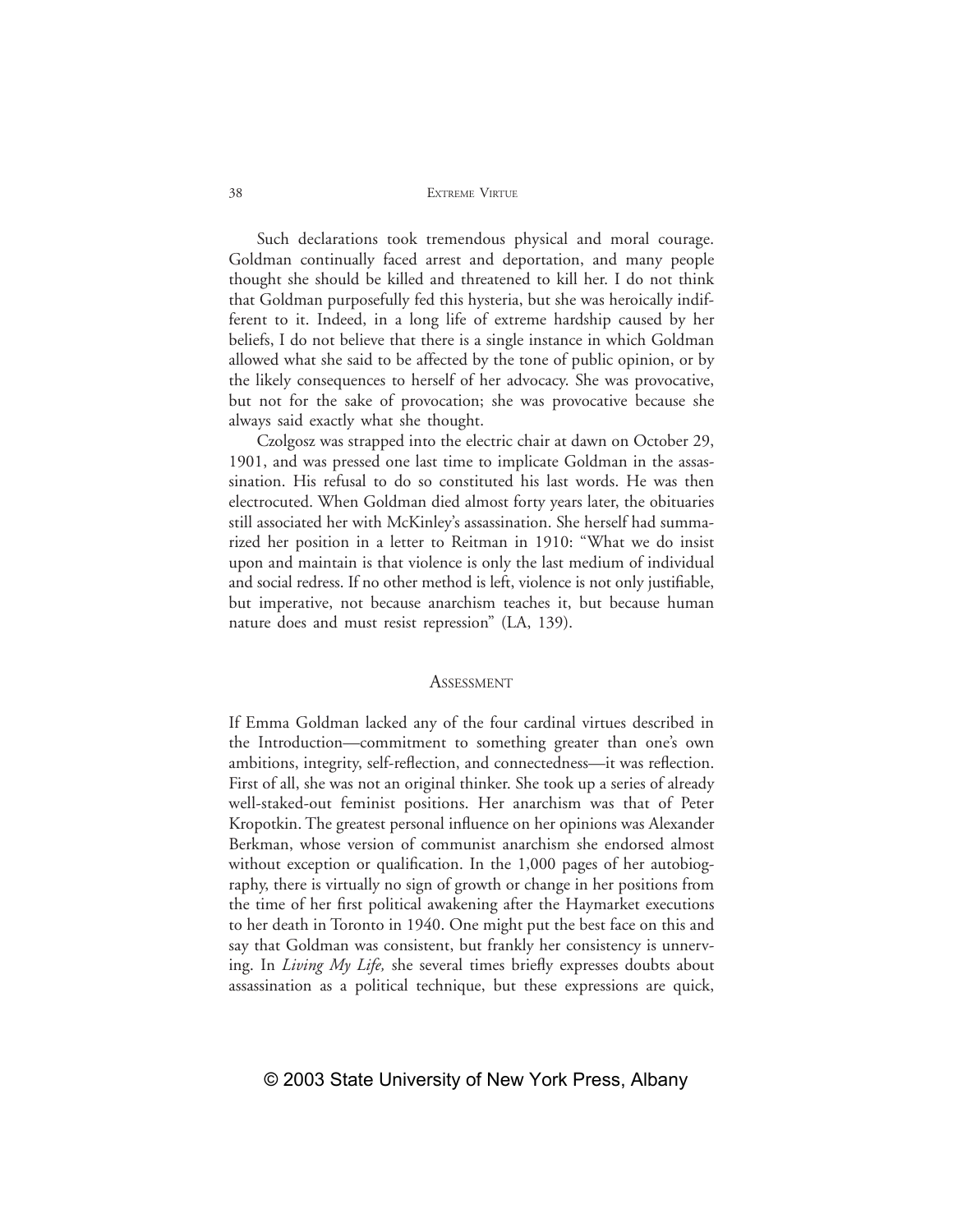superficial, and followed by elaborate rationalizations. Goldman would have been more important as a thinker, though perhaps less effective as an agitator, had she reflected critically on her own opinions and had she allowed events to throw those opinions into doubt. Her rigidity kept her from being an important political thinker, and left her defending actions that were indefensible.

Nevertheless, Emma Goldman's life, though problematic, was also deeply heroic. The heroism is inseparable from the problems; Goldman's virtues and vices are of a piece. Her passion and commitment know few equals in American history, and rarely have passion and commitment found conditions that required more courage. But passion and reflection are qualities that are difficult to hold in solution: passion tends to overwhelm reflection and reflection to hold passion in check. Even Goldman's greatest flaw as a public figure—her lack of reflection—was necessary to her astonishing life.

Arrested and jailed many times for her opinions—including a year in the federal penitentiary in Jefferson City, Missouri—she could not be silenced. She explored fearlessly topics that were utterly taboo, such as homosexuality and abortion. Indeed, she created a public persona that was itself taboo, and she demonstrated by example a new way to be a woman. Goldman fought for freedom her whole life, and her life demonstrated what she meant when she spoke of freedom. Hence, it also showed how severely freedom was limited. Goldman endured a lifetime of struggle and the hatred of millions of people in order to live freely and help others achieve freedom.

In that sense, Goldman was a prototypical American: though an immigrant, she saw herself as the inheritor of Samuel Adams and Tom Paine, as an advocate of the American ideal of freedom and as a gadfly reminding Americans how far they were from realizing that ideal. Her particular combination of vaudeville and subversion could have happened nowhere else, and it was taken up by figures such as Abbie Hoffman a half century later. She took up the same gadfly role in the Soviet Union, in England, and late in life in Canada and in Spain during the Spanish Civil War. She lived, believed, wrote, and fought with total intensity and total authenticity: she had the guts to be exactly herself and to do that on the largest possible stage. When she first spoke in public, she froze and could not even remember her subject, but she persisted and became one of the most accomplished public speakers in American history. People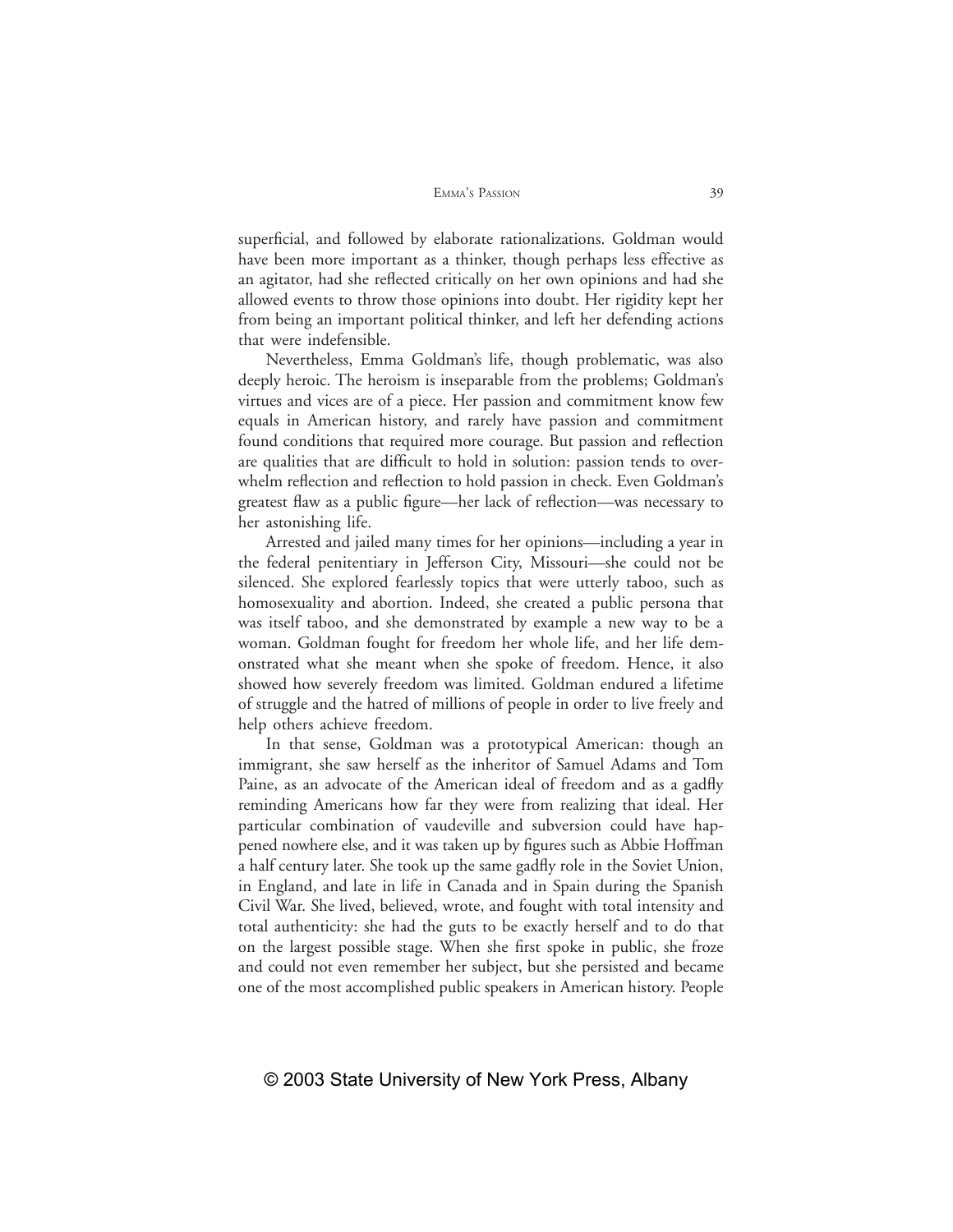flocked to see her, in part because they could not believe that she was really saying such things, or simply being Emma Goldman, in public. Indeed, one vaudeville impresario, noticing her ability to attract crowds, offered her a lucrative deal to take the stage between the acrobats and comics.

What Goldman had, then, was rare passion and authenticity. These are virtues in public life that are less common than is commonly supposed. Because she possessed these virtues in abundance, Goldman opened this century toward a new way of understanding gender roles and the meaning of freedom. But passion and authenticity, it might be argued, also were Goldman's vices. The very same strength of character that allowed her to upbraid Lenin to his face when everyone else who had done so had suddenly disappeared allowed her to plan the assassination of Frick and defend assassination in general as a legitimate form of political expression, ultimately doing great harm to her own causes. The same passion that allowed her to explore her sexuality in a way that few women could also moved her toward extremism. The commitment made her stick to her guns in any situation and that made her an equally effective critic of John D. Rockefeller and Trotsky also was the rigidity that, by her death on May 14, 1940, had made her seem largely irrelevant to world events.

People are more complicated than ethics. We might try to figure out whether Goldman's overall effect on the world was positive or negative, but any such utilitarian calculation would be too elaborate and conditional to be useful. We might try to tote up the morally admirable and morally reprehensible acts that she committed: the lives she saved and the lives she helped take, for example, but that too is an obscure procedure. To assess Goldman accurately, we must squarely address her character. I have been trying to do that by listing her virtues and vices, as Aristotle and perhaps William Bennett might suggest that I do. But what we see when we do this is that Goldman's virtues *are* her vices.

Take away Goldman's passion and Buwalda never goes to Alcatraz, Frick never gets shot, and perhaps McKinley survives. But take away her passion, and you take away one of the first explicit political defenses of homosexuality, take away the impassioned critique of American institutions that led finally to a new respect for freedom of speech, and take away the writings and speeches that exposed to the world what the Soviet system was really like.

Take away Goldman's passion and you eliminate her personal excesses, for example, her commitment to Ben Reitman, a love that alien-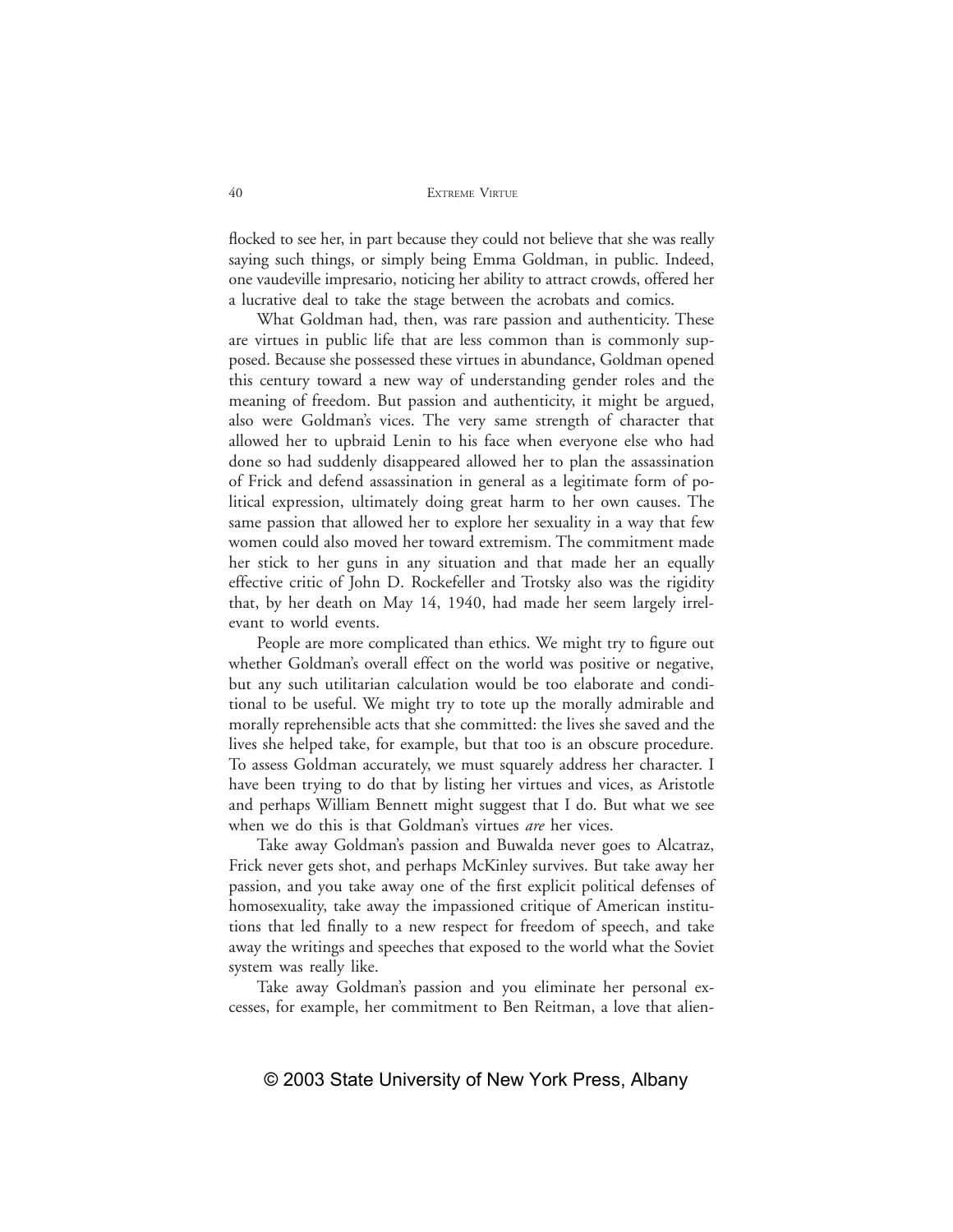ated her from her movement and cost her years of psychic torture and a tremendous price in self-respect. But take away her passion and you have a mere propaganda machine. When William Buwalda saw her speak, he was a soldier with fifteen years of exemplary service. He disagreed with what she was saying, but he was swept into confusion by her passion, and he shook her hand to express his respect for the depth of her beliefs. Buwalda became an anarchist not when he heard her speak but rather at the moment he was arrested for shaking her hand. Then he realized that the system Goldman fought was indeed oppressive; he came to believe that her passion was justified. Goldman was the opposite of the contemporary American politician who sketches out a series of positions through polling and focus groups: she endorsed only what she passionately believed, and she endorsed everything that she passionately believed. Even more important, perhaps, is that she allowed herself to believe passionately; she allowed herself to experience a deep empathy with those who suffered, and to express their pain in her own voice.

Emma Goldman, I am arguing, cannot be pulled into pieces. If we love what is admirable about her, we love also what is vicious, and that is really the dilemma of love: that you cannot pull a person apart and love only what you want to love. What you endorse in a person is inextricably bound up with what you despise. You cannot take what you like and leave the rest: bundles of virtue often are also bundles of vices: people are whole; they are not fissionable into moral atoms. We might say truly that Goldman was an extremist, perhaps a fanatic, or we might say truly that she was courageous, consistent, and passionate. What is most deeply interesting and troubling is that, finally, those qualities are the same as they are concretely expressed in Goldman's person.

In pursuing the ethics of virtues and vices, it is all too easy to fragment people in impossible ways, to turn them against themselves. If you condemn Goldman's extremism, you condemn her integrity. That is what I mean when I say that all of the qualities I have enumerated amount to one thing: truth. Whatever else Goldman was, she was true to herself, though sorely tried in particular by her relations with men and her resolution to transform gender roles in her own person. Buwalda disagreed with what he heard her say, but he knew, deeply, that she was utterly committed to its truth. Goldman never misrepresented herself in public in order to achieve popularity or win adherents. Instead, she offered a public example of authenticity: on the public stage before thousands or in the privacy of her own bedroom, she was absolutely Emma Goldman.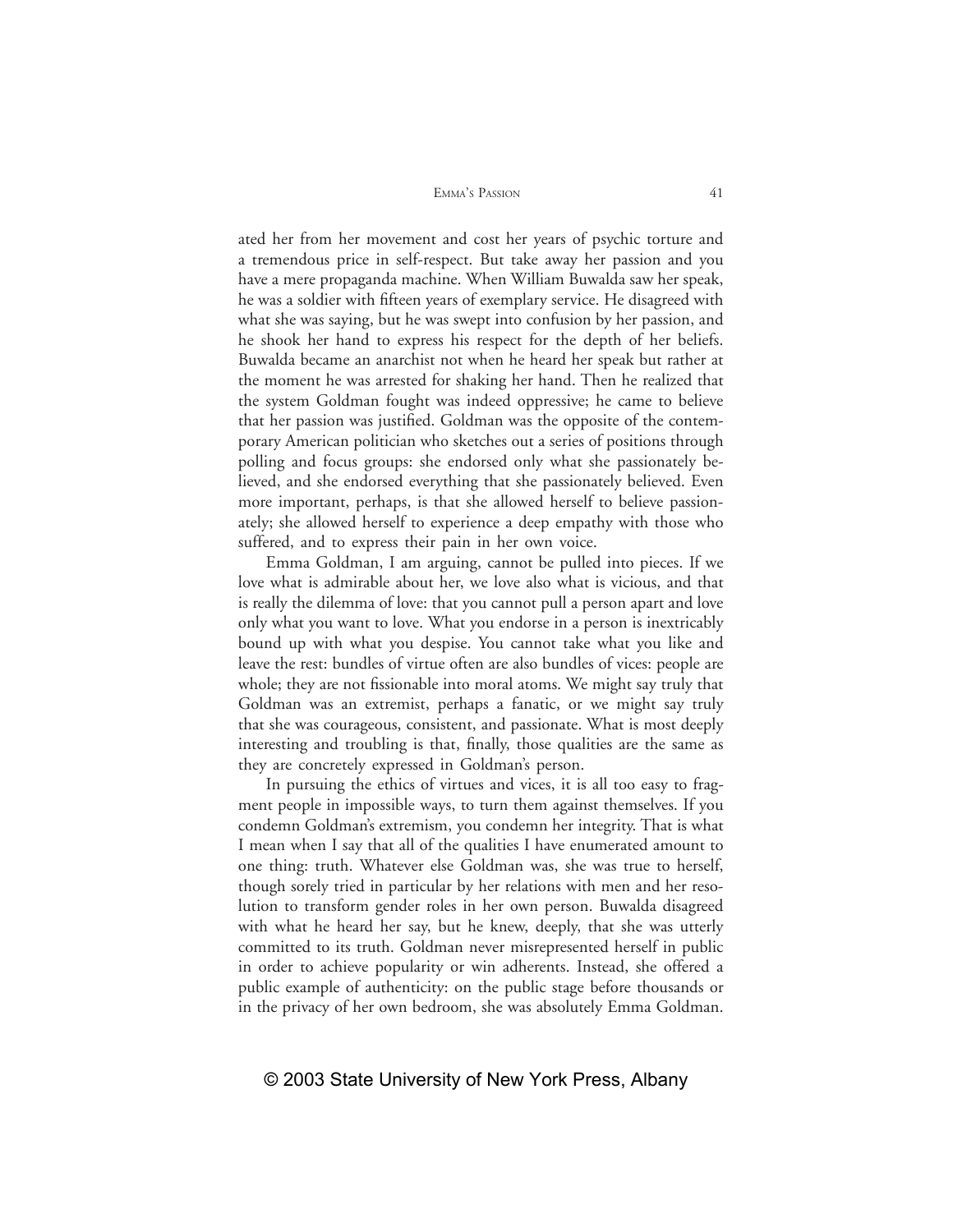Again, in the history of ethics, there are two basic approaches. One can judge acts, or one can judge character. The first sort of ethics focuses on what people do, the second on what people are, but it is obvious that these two are inseparable. What you do demonstrates who you are, and your character leads, in most cases, to your actions. When we judge someone's character, we do it on the basis of what that person does and says: that's all we have to work with. And when we judge someone's actions, we take those actions to show something about who the person is. For example, we imprison criminals not only because they did something wrong, but because we believe that what they did shows something about who they are, and that their character makes it likely that they will do such things again in the future. It cannot be the case that someone consistently does morally reprehensible things and yet is really a good person: there is an inseparable connection between what you do and who you are.

So it matters, in an assessment of Goldman's character, what she did, and the context in which she did it. It matters that she conspired to assassinate Frick, for example. It also matters that Frick ruthlessly exploited his workers and had some of them shot. Many held Frick responsible for the Johnstown flood of 1889, which killed 2,209 people. The badly maintained dam that burst on May 21 of that year and sent a torrent as strong as Niagara Falls rushing into a residential neighborhood was owned by a hunting club, the dominant members of which were Frick and his partner and employer Andrew Carnegie. This accusation fitted Frick, because it painted him as avaricious down to sums that would have been insignificant to him, and callous to the point of criminality. In short, there have been worse candidates for assassination. It matters, too, that no convincing evidence has ever been provided that Goldman conspired in the assassination of McKinley or of anyone other than Frick, though we may regret that she lionized the assassins, and may even suspect some degree of complicity in some cases. As the Greenwich Village raconteur, Mabel Dodge said of Goldman and her friends: "I felt they had Plans. . . . I knew they continually plotted and planned and discussed times and places. Their obvious activity seems to be publishing the anarchist magazine *Mother Earth*, but beneath this there was a great busy humming complex of Planning; and many times they referred to the day when blood would flow in the streets of New York" (AM, 144).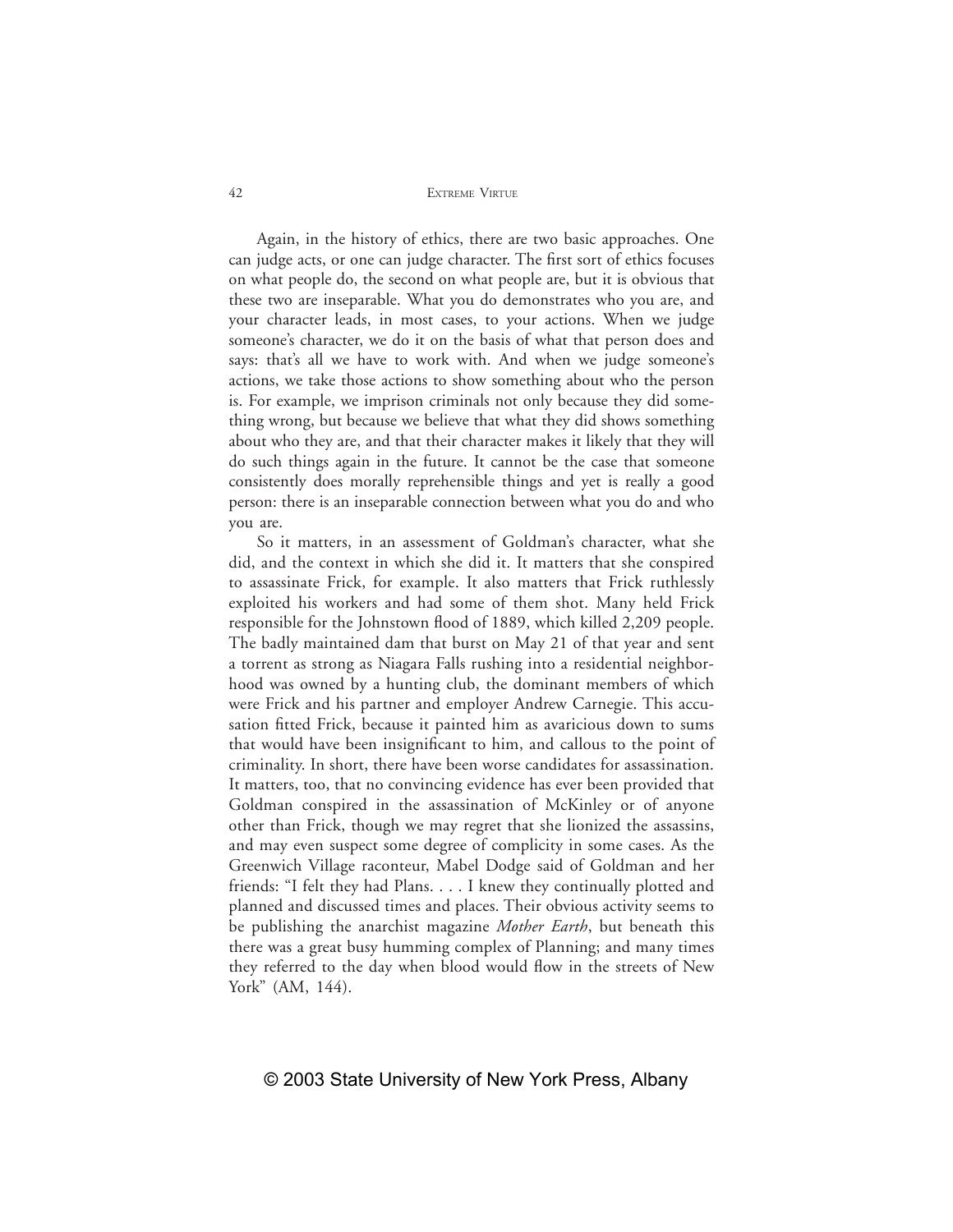It would have been better, in short, if Emma Goldman had been a saint. Or, we might put it this way: like all of us, Goldman would have been better had she been better. If her anarchism was accompanied by Gandhi's nonviolence, for example, then Goldman might have been a moral beacon to the ages. (Dorothy Day did try this approach.) But what I am saying is that the thought-experiment in which we mate Goldman and Gandhi is nonsense. Goldman could not have been an advocate of nonviolence and continued to be Goldman. If we take seriously the personality that we have found—its volcanic emotions, its extreme capacity for empathy, its thirst for opposition, and its overpowering spirit of adventure—then we must admit that it is not the personality of a saint. But it is the personality of a remarkable woman, of a woman who made a difference in a hundred ways for the twentieth century. Emma Goldman provided an example for all women in the affirmation of her sexuality and her internal struggle with gender norms; she provided an example for all human beings in her total disrespect for the evil of institutions. She advocated freedom, which is admirable, but she lived freely in a world enslaved, which is heroic.

### **SOURCES**

- Candace Falk, *Love, Anarchy, and Emma Goldman* (New York: Holt, Rinehart, and Winston, 1984) (LA). Falk, who discovered a cache of correspondence between Emma Goldman and Ben Reitman, focuses on Goldman's love life and deemphasizes other aspects of her biography. Much of the correspondence is acutely embarrassing and shows Goldman carping incessantly. Thus, intentionally or not, Falk's book tends to deflate Goldman as a historical figure.
	- ———, ed. "Emma Goldman: A Guide to Her Life and Documentary Sources," The Emma Goldman Papers, sunsite.berkeley.edu/goldman/guide.
- Emma Goldman, *Anarchism and Other Essays* (New York: Dover, 1969 ) (A). Emma Goldman was not primarily a theoretician, and her charismatic speaking style is lost on the printed page. So these essays, while they are interesting, are not vastly impressive. Also, they suffer in comparison to the comparable writings of Voltairine de Cleyre.

———, *Living My Life* (2 volumes) (New York: Dover, 1970) (LL 1, 2). This book, first published by Knopf in 1931, is one of the best autobiogra